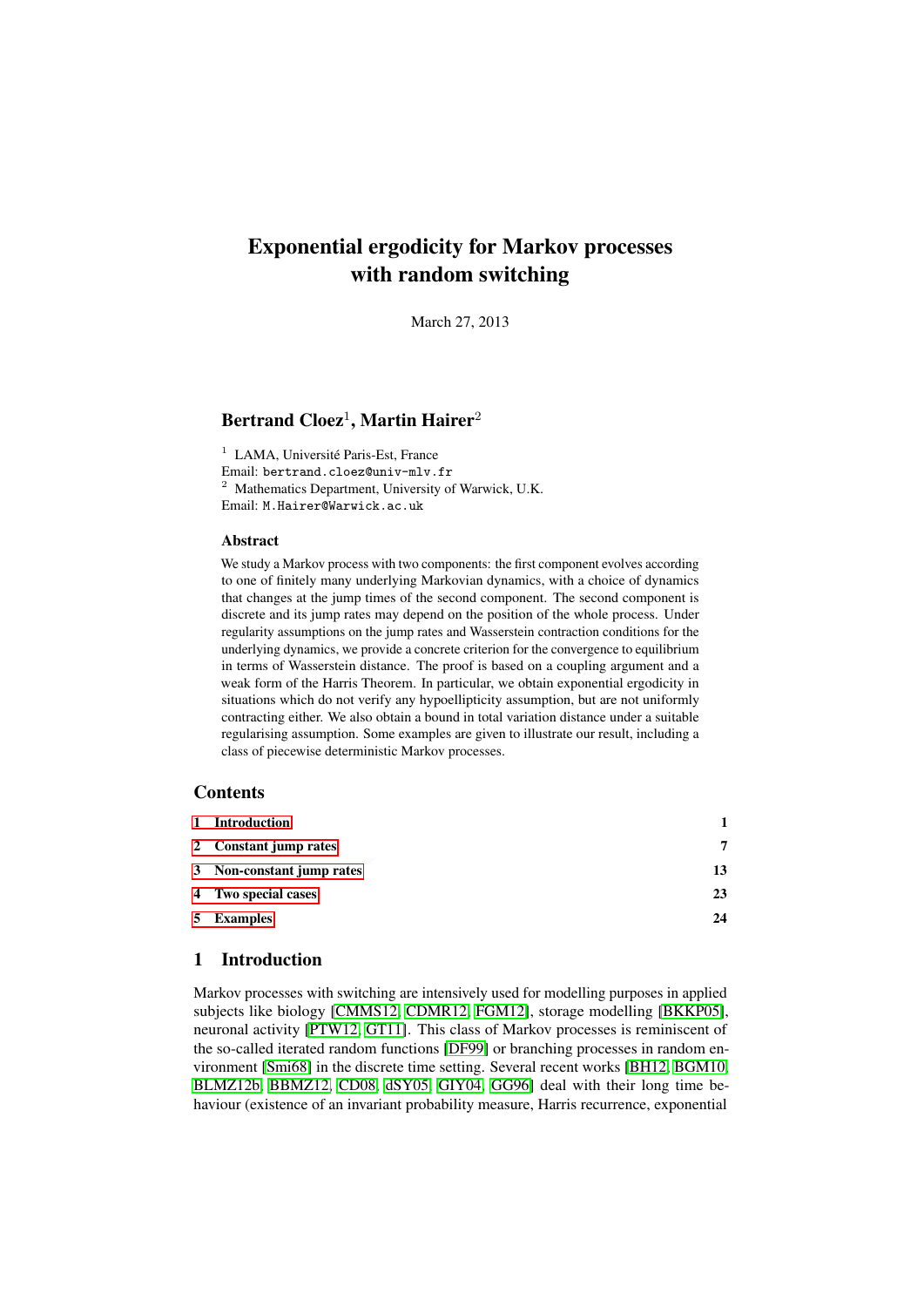ergodicity, hypoellipticity...). In particular, in [\[BH12,](#page-26-1) [BLMZ12b\]](#page-26-3), the authors provide a kind of hypoellipticity criterion with Hörmander-like bracket conditions. Under these conditions, they deduce the uniqueness and absolute continuity of the invariant measure, provided that a suitable tightness condition is satisfied. They also obtain geometric convergence in the total variation distance. Nevertheless, there are many simple processes with switching which do not verify any hypoellipticity condition. To illustrate this fact, let us consider the simple example of [\[BBMZ12\]](#page-26-4). Let  $(X, I)$  be the Markov process on  $\mathbb{R}^2 \times \{-1, 1\}$  generated by

<span id="page-1-0"></span>
$$
Af(x,i) = -(x - (i,0)) \cdot \nabla_x f(x,i) + (f(x, -i) - f(x,i)). \tag{1.1}
$$

This process is ergodic and the first marginal  $\pi$  of its invariant measure is supported on  $\mathbb{R} \times \{0\}$ . Thus, in general, it does not converge in the total variation distance. However, it is proved in [\[BBMZ12\]](#page-26-4) that it converges in a certain Wasserstein distance. Let us recall that the Wasserstein distance on a Polish space  $(E, d)$  is defined by

$$
\mathcal{W}_{d}(\mu_1, \mu_2) = \inf_{X_1, X_2} \mathbb{E}[d(X_1, X_2)],
$$

for every probability measure  $\mu_1$ ,  $\mu_2$  on E, where the infimum is taken over all pairs of random variables  $X_1, X_2$  with respective laws  $\mu_1, \mu_2$ . The Kantorovich-Rubinstein duality [\[Vil09,](#page-28-2) Theorem 5.10] shows that one also has

$$
\mathcal{W}_{d}(\mu_1, \mu_2) = \sup_{f \in \text{Lip}_1} \int_E f d\mu_1 - \int_E f d\mu_2,
$$

where  $f: E \mapsto \mathbb{R}$  is in Lip<sub>1</sub> if and only if it is a 1-Lipschitz function, namely

$$
\forall x, y \in E, \qquad |f(x) - f(y)| \le d(x, y).
$$

The total variation distance  $d_{TV}$  can be viewed as the Wasserstein distance associated to the trivial distance function, namely

$$
d_{\text{TV}}(\mu_1, \mu_2) = \inf_{X_1, X_2} \mathbb{P}\left(X_1 \neq X_2\right) = \frac{1}{2} \sup_{\|f\|_{\infty} \le 1} \int_E f d\mu_1 - \int_E f d\mu_2,
$$

where the infimum is again taken over all random variables  $X_1$ ,  $X_2$  with respective distributions  $\mu_1, \mu_2$ . In the present article, we will give convergence criteria for a general class of switching Markov processes. These processes are built from the following ingredients:

- a Polish space  $(E, d)$  and a finite set F;
- a family  $(Z^{(n)})_{n \in F}$  of E-valued strong Markov processes represented by their semigroups  $(P^{(n)})_{n \in F}$ , or equivalently by their generators  $(\mathcal{L}^{(n)})_{n \in F}$  with domains  $(\mathcal{D}^{(n)})_{n \in F}$ ;
- a family  $(a(\cdot, i, j))_{i,j \in F}$  of non-negative functions on E.

We are interested by the process  $(\mathbf{X}_t)_{t>0} = (X_t, I_t)_{t>0}$ , defined on  $\mathbf{E} = E \times F$ , which jumps between these dynamics. Roughly speaking,  $X_t$  behaves like  $Z_t^{(I_t)}$  as long as  $I$  does not jump. The process  $I$  is discrete and jumps at a rate given by  $a$ . More precisely, the dynamics of  $(X_t)_{t\geq 0}$  is as follows: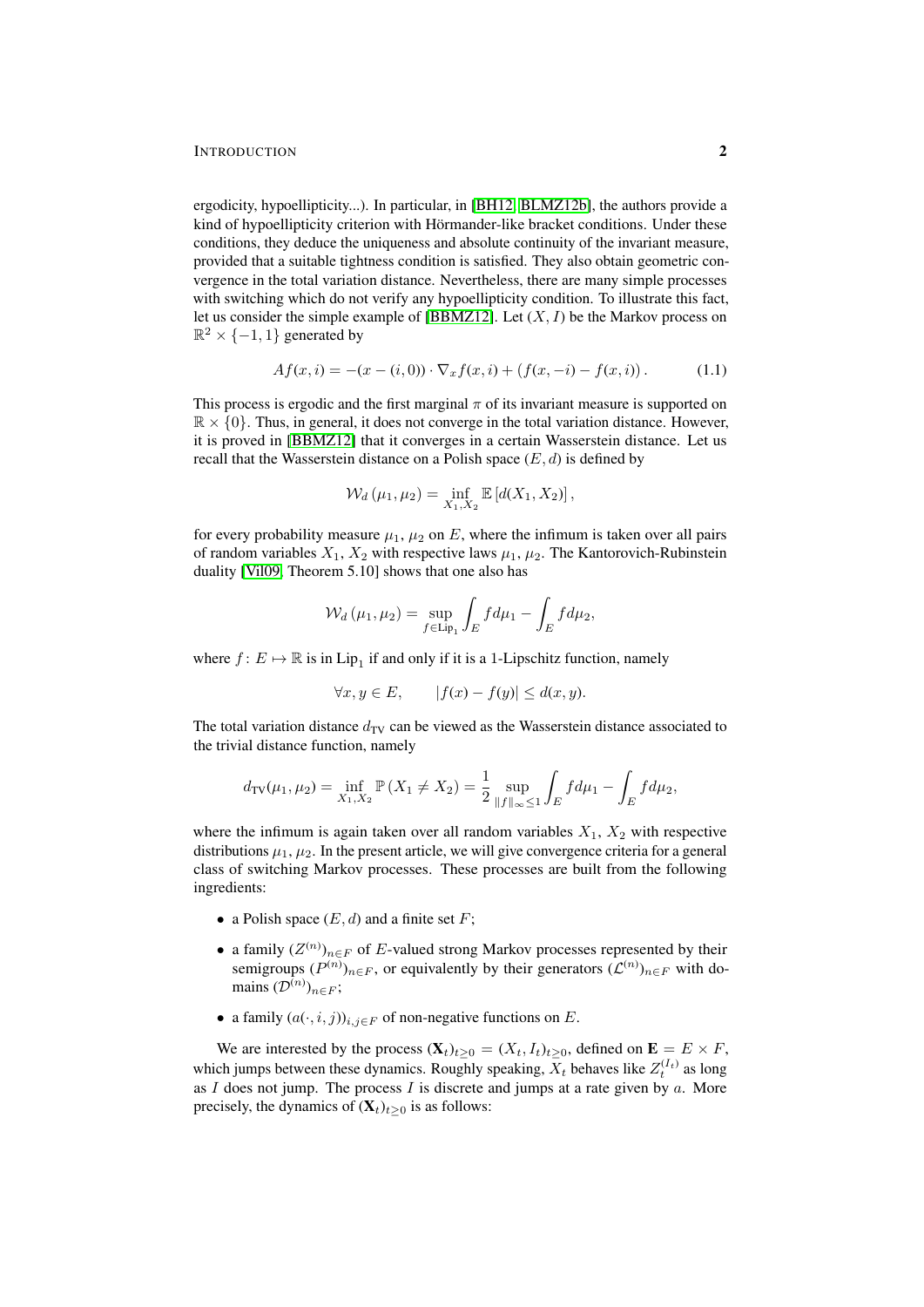- Given a starting point  $(x, i) \in E \times F$ , we take for  $Z^{(i)}$  an instance as above with initial condition  $Z_0^{(i)} = x$ . The initial conditions for  $Z^{(j)}$  with  $j \neq i$  are irrelevant.
- The discrete component *I* is constant and equal to *i* until the time  $T = \min_{j \in F} T_j$ , where  $(T_j)_{j\geq 0}$  is a family of random variables that are conditionally independent given  $Z^{(i)}$  and that verify

$$
\forall j \in F, \, \mathbb{P}\left(T_j > t \mid \mathcal{F}_t\right) = \exp\left(-\int_0^t a\left(Z_s^{(i)}, i, j\right) ds\right),
$$

where  $\mathcal{F}_t = \sigma\{Z_s^{(i)} \mid s \le t\}.$ 

- For all  $t \in [0, T)$ , we then set  $X_t = Z_t^{(i)}$  and  $I_t = i$ .
- At time T, there exists a unique  $j \in F$  such that  $T = T_j$  and we set  $I_T = j$  and  $X_T = X_{T-1}$
- We take  $(X_T, I_T)$  as a new starting point at time T.

Let us make a few remarks about this construction. First, this algorithm guarantees the existence of our process under the condition that there is no explosion in the switching rate. In other words, our construction is global as long as I only switches value finitely many time in any finite time interval. Assumption [1.1](#page-2-0) below will be sufficient to guarantee this non-explosion. Also note that, in general,  $X$  and  $I$  are not Markov processes by themselves, contrary to  $X$ . Nevertheless, we have that  $I$  is a Markov process if a does not depend on its first component. The construction given above shows that, provided that there is no explosion, the infinitesimal generator of  $X$  is given by

$$
\mathbf{L}f(x,i) = \mathcal{L}^{(i)}f(x,i) + \sum_{j \in F} a(x,i,j) \left( f(x,j) - f(x,i) \right),\tag{1.2}
$$

for any bounded function f such that  $f(\cdot, i)$  belongs to  $\mathcal{D}^{(i)}$  for every  $i \in F$ . We will denote by  $(\mathbf{P}_t)_{t>0}$  the semigroup of **X**. To guarantee the existence of our process, we will consider the following natural assumption:

<span id="page-2-0"></span>Assumption 1.1 (Regularity of the jumps rates). *The following boundedness condition is verified:*

<span id="page-2-2"></span>
$$
\bar{a} = \sup_{x \in E} \sup_{i \in F} \sum_{j \in F} a(x, i, j) < +\infty,
$$

*and the following Lipschitz condition is also verified:*

$$
\sup_{i \in F} \sum_{j \in F} |a(x, i, j) - a(x, i, j)| \leq \kappa d(x, y),
$$

*for some*  $\kappa > 0$ *.* 

We will also assume the following hypothesis to guarantee the recurrence of I:

<span id="page-2-1"></span>**Assumption 1.2** (Recurrence assumption). *The matrix*  $(a(i, j))_{i,j \in F}$  *defined by* 

$$
\underline{a}(i,j) = \inf_{x \in E} a(x,i,j),
$$

*yields the transition rates of an irreducible and recurrent Markov chain.*

With these two assumptions, we are able to get exponential stability in two situations. The first situation is one where each underlying dynamics does on average yield a contraction in some Wasserstein distance, but no regularising assumption is made. The second situation is the opposite, where we replace the contraction by a suitable regularising property.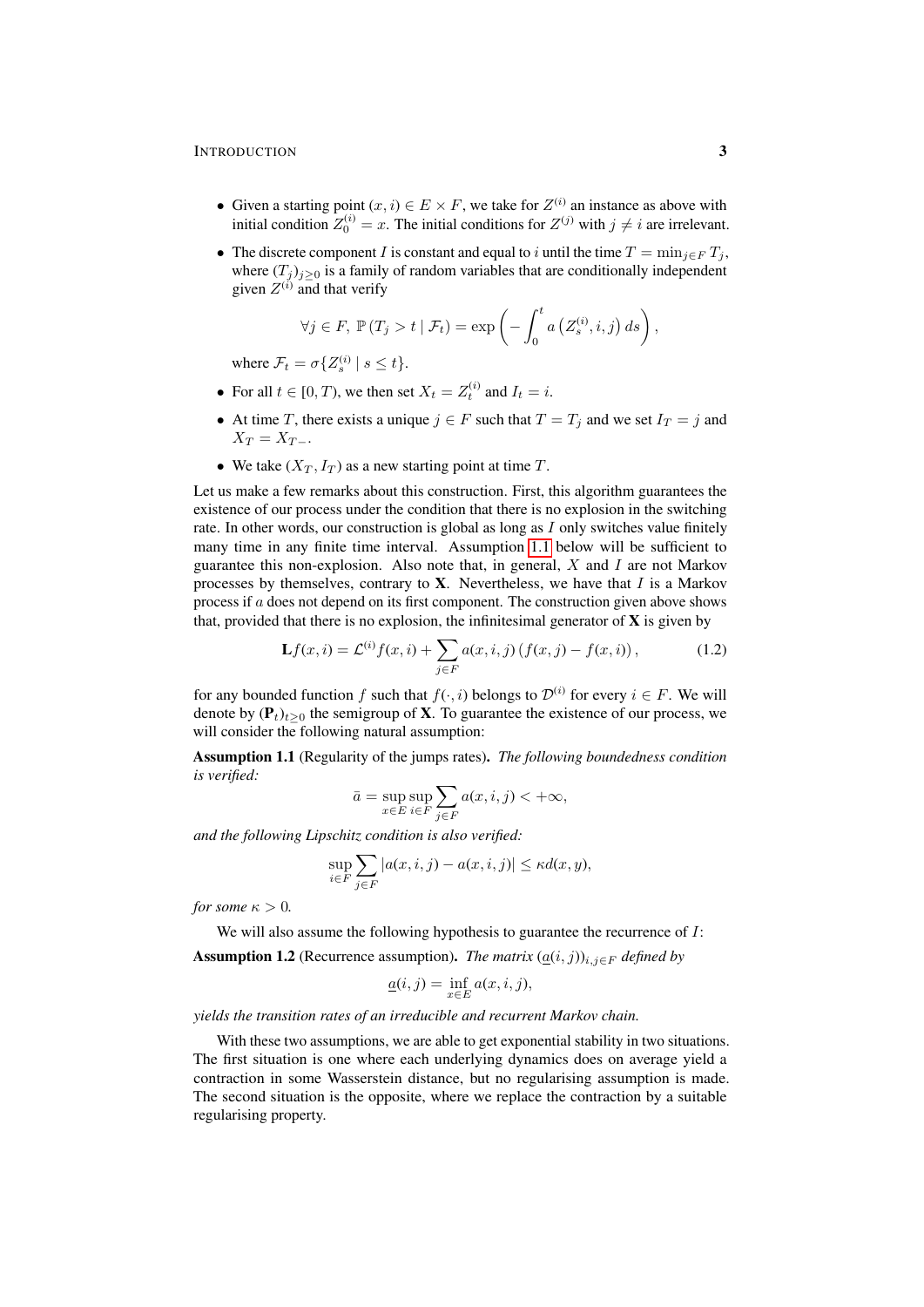#### 1.1 Two criteria without hypoellipticity assumption

In this section, we assume that we have some information on the Lipschitz contraction (or expansion) of our underlying processes:

<span id="page-3-1"></span><span id="page-3-0"></span>Assumption 1.3 (Lipschitz contraction). *For each*  $i \in F$ *, there exists*  $\rho(i) \in \mathbb{R}$  *such that*

$$
\forall t \ge 0, \mathcal{W}_d(\mu P_t^{(i)}, \nu P_t^{(i)}) \le e^{-\rho(i)t} \mathcal{W}_d(\mu, \nu), \tag{1.3}
$$

*for any two probability measures*  $\mu, \nu$ . Furthermore there exist  $x_0 \in E$  and  $t_{x_0} > 0$ such that if  $V_{x_0}: x \mapsto d(x, x_0)$  then

$$
\sup_{t \in [0, t_{x_0}]} P_t V_{x_0}(x_0) < +\infty.
$$

To verify equation [\(1.3\)](#page-3-0) is not much of a restriction because we do not assume that  $\rho(i) > 0$ . The best constant in this inequality is called the Wasserstein curvature in [\[Jou07,](#page-27-8) [Jou09\]](#page-27-9) and the coarse Ricci curvature in [\[Oll09,](#page-27-10) [Oll10\]](#page-28-3), since it is heavily related to the geometry of the underlying space as illustrated in [\[vRS05,](#page-28-4) Theorem 2]. If  $\rho(i) > 0$ , then we can deduce some properties like geometric ergodicity, a Poincaré inequality or some concentration inequalities [\[Clo12,](#page-27-11) [Jou07,](#page-27-8) [Jou09,](#page-27-9) [HSV,](#page-27-12) [Oll10\]](#page-28-3). A trivial bound on  $\rho(i)$  is given in the special case of diffusion processes in Section [4.1.](#page-22-1)

The bound [\(1.3\)](#page-3-0) is quite stringent since, if  $\rho(i) > 0$ , it implies that there is some Wasserstein contraction for *every*  $t > 0$  and not just for sufficiently long times. This is essentially equivalent to the existence of a Markovian coupling between two instances  $X_t$ and  $Y_t$  of the Markov process with generator  $\mathcal{L}^{(i)}$  such that  $\mathbb{E}d(X_t, Y_t) \leq e^{-\rho t}d(X_0, Y_0)$ .

In principle, this condition could be slightly relaxed by the addition of a proportionality constant  $C_i$ , provided that one assumes that the switching rate of the process is sufficiently slow. This ensures that, most of the time, it spends a sufficiently long time in any one state for this proportionality constant not to play a large role.

One could also imagine allowing for jumps of the component in  $E$  at the switching times, and this would lead to a similar difficulty.

In the same way, the distance d appearing in Assumption [1.3](#page-3-1) is the *same* for every i and that it does not allow for a constant prefactor in the right hand side of [\(1.3\)](#page-3-0). This may seem like a very strong assumption since usual convergence theorems, like Harris' theorem, do not give this kind of bound. We will see however in Section [5](#page-23-0) an example which illustrates that there is no obvious way in general to weaken this condition. The intuitive reason why this is so is that if the process switches rapidly, then it is crucial to have some local information (small times) and not only global information (large times) on the behaviour of each underlying dynamics.

We now have presented all the assumptions that are necessary to state our main results. The first one describes the simplest situation, that is when  $\alpha$  does not depend on its first component:

Theorem 1.4 (Wasserstein exponential ergodicity in the constant case). *Under assumptions* [1.1,](#page-2-0) [1.2](#page-2-1) *and* [1.3,](#page-3-1) *if*  $a(x, i, j)$  *does not depend on* x *and the Markov process* I *has an invariant probability measure* ν *verifying*

$$
\sum_{i \in F} \nu(i)\rho(i) > 0,
$$

*then there exist a probability measure*  $\pi$  *and some constants*  $C, \lambda, t_0 > 0$  *such that* 

$$
\forall t \geq t_0, \ \mathcal{W}_{\mathbf{d}}\left(\delta_{\mathbf{y}_0}\mathbf{P}_t, \boldsymbol{\pi}\right) \leq Ce^{-\lambda t}(1 + \mathcal{W}_{d^q}(\delta_{y_0}, \boldsymbol{\pi})),
$$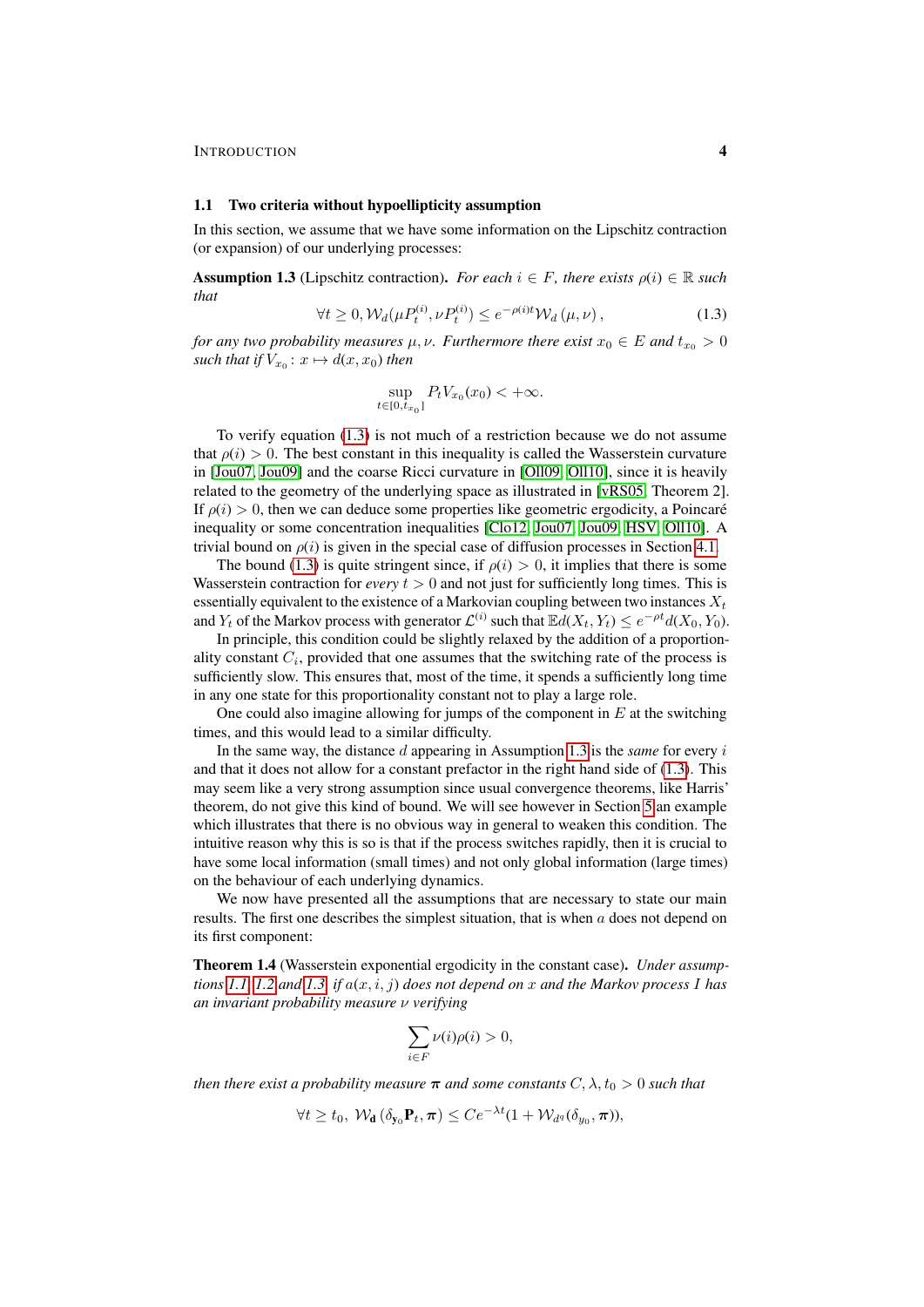*for every*  $y_0 = (y_0, j_0) \in E$ *, where the distance* **d***, on* E*, is defined by* 

<span id="page-4-0"></span>
$$
\mathbf{d}(\mathbf{x}, \mathbf{y}) = \mathbf{1}_{i \neq j} + \mathbf{1}_{i = j} (1 \wedge d^q(x, y)), \tag{1.4}
$$

*for every*  $\mathbf{x} = (x, i)$ ,  $\mathbf{y} = (y, j)$  *belonging to* **E**,  $x_0$  *is as in Assumption [1.3](#page-3-1) and*  $q \in (0, 1]$ *.* 

This statement is not surprising: it states that if the process contracts in mean, then it converges exponentially to an invariant distribution. The conditions are rather sharp as will be illustrated in Section [5.](#page-23-0) In particular, we recover [\[BBMZ12,](#page-26-4) Theorem 1.10] and this (slight) generalisation could be deduced from the argument given there. Using Hölder's inequality, we can also deduce convergence in the  $p<sup>th</sup>$  Wasserstein distance  $W^{(p)}$  with  $p > 1$  provided that **X** satisfies a moment condition. We give the previous theorem and its proof for sake of completeness and for a better understanding of the more complicated case, where  $a$  is allowed to depend on its first argument. That is

<span id="page-4-1"></span>Theorem 1.5 (Wasserstein exponential ergodicity with an on-off type criterion). *Let us suppose that Assumptions [1.1,](#page-2-0) [1.2,](#page-2-1) and [1.3](#page-3-1) hold. We set*

$$
F_0 = \{i \in F \mid \rho(i) > 0\} \text{ and } F_1 = \{i \in F \mid \rho(i) \le 0\},
$$
  

$$
\rho_0 = \min_{i \in F_0} \rho(i) > 0 \text{ and } \rho_1 = \min_{i \in F_1} \rho(i) \le 0,
$$
  

$$
a_0 = \max_{i \in F_0} \sup_{x \in E} \sum_{j \in F_1} a(x, i, j) \text{ and } a_1 = \min_{i \in F_1} \inf_{x \in E} \sum_{j \in F_0} a(x, i, j).
$$

*If*

 $\rho_0 a_1 + \rho_1 a_0 > 0,$ 

*then there exist a probability measure*  $\pi$  *and some constants*  $C, \lambda, t_0 > 0$  *such that* 

$$
\forall t \ge t_0, \ \mathcal{W}_{\mathbf{d}}\left(\delta_{\mathbf{y}_0}\mathbf{P}_t, \boldsymbol{\pi}\right) \le Ce^{-\lambda t}(1 + \mathcal{W}_{d^q}(\delta_{y_0}, \boldsymbol{\pi})),
$$

*for every*  $\mathbf{y}_0 = (y_0, j_0) \in \mathbf{E}$ *, where the distance* **d***, on* **E***, is defined in* [\(1.4\)](#page-4-0)*,*  $x_0$  *is as in Assumption [1.3](#page-3-1) and*  $q \in (0, 1]$ *.* 

With this result, we not only recover [\[BBMZ12,](#page-26-4) Theorem 1.15], but we extend it significantly. In our case, the underlying dynamics are not necessarily deterministic and do not need to be strictly contracting in a Wasserstein distance. One drawback is that the constants  $\lambda$  and C are much less explicit. This theorem is a direct consequence of the more general Theorem [3.2](#page-12-1) below. These two theorems are our main result and, contrary to the previous theorem, it seems that they cannot be deduced directly from the approach of [\[BBMZ12\]](#page-26-4).

#### 1.2 Two criteria with hypoellipticity assumption

In the previous subsection, we have supposed that some of the underlying dynamics contract at sufficiently high rate in a Wasserstein distance. This is of course not a necessary condition for geometric ergodicity in general. Using some arguments of the proof of Theorem [1.5](#page-4-1) and Theorem [1.6,](#page-4-2) we can deduce a different criterion which uses instead a Lyapunov-type argument to prove that  $X$  converges. We begin by stating an assumption similar to Assumption [1.3:](#page-3-1)

<span id="page-4-2"></span>Assumption 1.6 (Existence of a Lyapunov function). *There exist* K ≥ 0*, a function*  $V \geq 0$ , and for every  $i \in F$  there exists  $\lambda(i) \in \mathbb{R}$  such that

<span id="page-4-3"></span>
$$
\forall t \ge 0, \forall x \in E, \ P_t^{(i)} V(x) \le e^{-\lambda(i)t} V(x) + K. \tag{1.5}
$$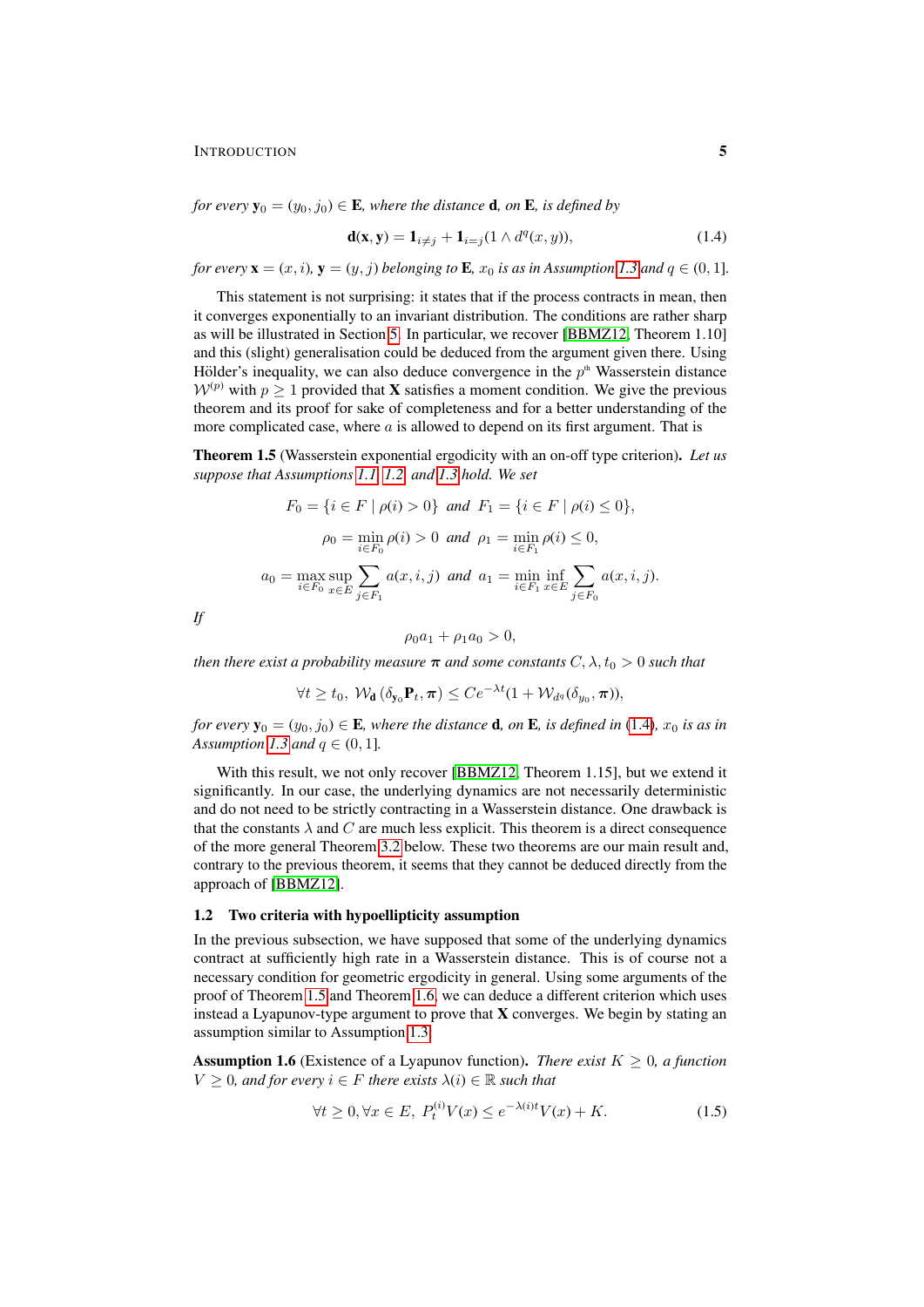Note again that we have not supposed that  $\lambda(i) > 0$ . One way to prove this kind of bound is to use the classical drift condition on the generator (see [\(2.2\)](#page-6-1) below). With this assumption we are able to prove

<span id="page-5-0"></span>Theorem 1.7 (Exponential ergodicity in the constant case). *Suppose that assumptions* [1.1,](#page-2-0) [1.2](#page-2-1) and [1.7](#page-5-0) hold, that  $a(x, i, j)$  does not depend on x and that I has an invariant *probability measure* ν *verifying*

$$
\sum_{i \in F} \nu(i)\lambda(i) > 0.
$$

If there exists  $i_0 \in F$  such that the sublevel sets of  $V$  are small for  $P_t^{(i_0)}$ , then there exist *a probability measure*  $\pi$  *and two constants*  $C, \lambda > 0$  *such that* 

$$
d_{\mathrm{TV}}\left(\delta_{\mathbf{x}} \mathbf{P}_t, \boldsymbol{\pi}\right) \leq C e^{-\lambda t} (1 + V(x)),
$$

*for every*  $\mathbf{x} = (x, i) \in \mathbf{E}$ *.* 

The definition of a small set is recalled in Definition [2.9.](#page-10-0) We give also the analogous of Theorem [1.6:](#page-4-2)

<span id="page-5-1"></span>Theorem 1.8 (Exponential ergodicity with an on-off type criterion). *Let us suppose that Assumptions [1.1,](#page-2-0) [1.2,](#page-2-1) [1.3](#page-3-1) hold. We set*

$$
F_0 = \{i \in F \mid \lambda(i) > 0\} \text{ and } F_1 = \{i \in F \mid \lambda(i) \le 0\},
$$
  

$$
\lambda_0 = \min_{i \in F_0} \lambda(i) > 0 \text{ and } \lambda_1 = \min_{i \in F_1} \lambda(i) \le 0,
$$
  

$$
a_0 = \max_{i \in F_0} \sup_{x \in E} \sum_{j \in F_1} a(x, i, j) \text{ and } a_1 = \min_{i \in F_1} \inf_{x \in E} \sum_{j \in F_0} a(x, i, j).
$$

*If*

$$
\lambda_0 a_1 + \lambda_1 a_0 > 0,
$$

and there exists  $i_0 \in F$  such that the sublevel sets of  $V$  are small for  $P_t^{(i_0)}$ , then there *exist a probability measure*  $\pi$  *and two constants*  $C, \lambda > 0$  *such that* 

$$
d_{\mathrm{TV}}\left(\delta_{\mathbf{x}} \mathbf{P}_t, \boldsymbol{\pi}\right) \leq C e^{-\lambda t} (1 + V(x)),
$$

*for every*  $\mathbf{x} = (x, i) \in \mathbf{E}$ .

Note that in general it is not necessary to assume that sublevel sets of  $V$  are small for any single one of the underlying dynamics. For example, using the results of [\[BH12,](#page-26-1) [BLMZ12b\]](#page-26-3), Section [4.2](#page-23-1) gives results analogous to the two previous theorems, in the special case of piecewise deterministic Markov processes where the only small sets for the underlying dynamics consist of single points.

The remainder of the paper is organised as follows. The proofs of our four main theorems are split over two sections: Section [2](#page-6-0) deals with the proof of Theorem [1.5](#page-4-1) and Theorem [1.8.](#page-5-1) In Section [3,](#page-12-0) we begin by giving a more general assumption in the non-constant case than our on-off criterion. Then, we introduce a weak form of Harris' Theorem that we will use to prove Theorem [1.6.](#page-4-2) The proof of this theorem is then decomposed in such a way to verify each point of the weak Harris' Theorem. Section [4.1](#page-22-1) gives sufficient conditions to verify our main assumption in the special case of diffusion processes. The section which follows deals with the special case of switching dynamical system. We conclude with Section [5,](#page-23-0) where we give some very simple examples illustrating the sharpness of our conditions.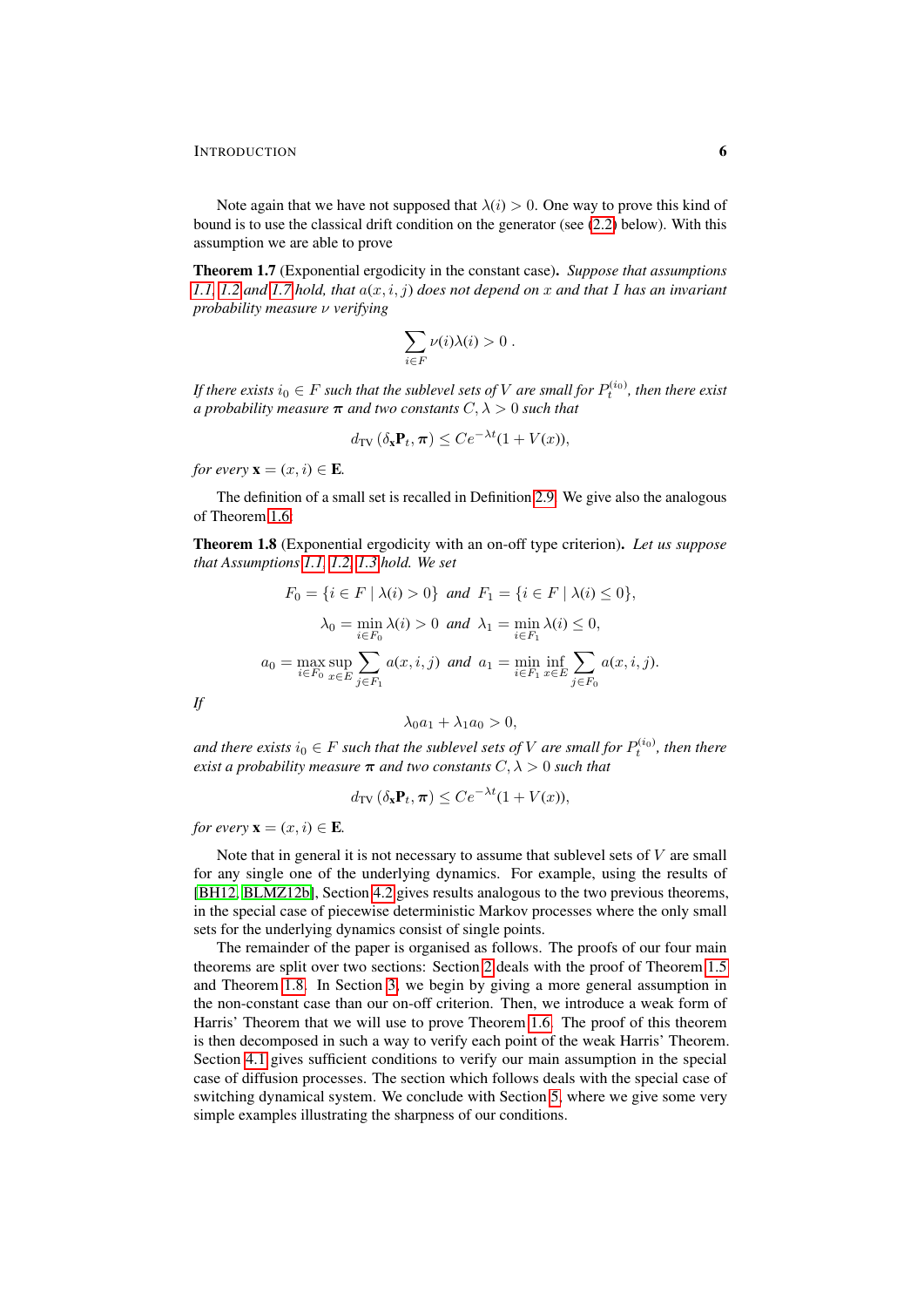## <span id="page-6-0"></span>2 Constant jump rates

In this section, we begin by proving that under Assumptions [1.3](#page-3-1) or [1.7,](#page-5-0) the process  $\bf{X}$ cannot wander off to infinity, i.e. its semigroup possesses a Lyapunov function. We then prove Theorems [1.5](#page-4-1) and [1.8](#page-5-1) using a similar argument to [\[BBMZ12\]](#page-26-4) for the first one and Harris' Theorem for the second one.

#### 2.1 Construction of a Lyapunov function

We begin by recalling the definition of a Lyapunov function

<span id="page-6-7"></span>Definition 2.1 (Lyapunov function). *A Lyapunov function for a Markov semigroup*  $(P_t)_{t>0}$  *over a Polish space*  $(X, d_X)$  *is a function*  $V : X \mapsto [0, \infty]$  *such that* V *is integrable with respect to*  $P_t(x, \cdot)$  *for every*  $x \in X$  *and*  $t > 0$  *and such that there exist constants*  $C_V$ ,  $\gamma$ ,  $K_V > 0$  *verifying* 

<span id="page-6-2"></span><span id="page-6-1"></span>
$$
P_t V(x) = \int_X V(y) P_t(x, dy) \le C_V e^{-\gamma t} V(x) + K_V,
$$
\n(2.1)

*for every*  $x \in X$  *and*  $t \geq 0$ *.* 

A well know sufficient condition for finding a Lyapunov function is the following drift condition:

$$
\mathcal{L}V \le -\gamma V + C,\tag{2.2}
$$

where  $\mathcal L$  is the generator of the semigroup  $(P_t)_{t\geq 0}$ . The condition [\(2.2\)](#page-6-1) implies a bound like [\(1.5\)](#page-4-3) and is clearly stronger than [\(2.1\)](#page-6-2). In general, our switching Markov process X may not verify the drift condition [\(2.2\)](#page-6-1) but, in Lemmas [2.7](#page-8-0) and [3.8,](#page-14-0) we give a sharp condition under which it verifies [\(2.1\)](#page-6-2). In this section, we first prove that a Wasserstein contraction as in Assumption [1.3](#page-3-1) implies the existence of a Lyapunov-type function as in Assumption [1.7.](#page-5-0) Then, we will prove that Assumption [1.7](#page-5-0) implies the existence of a Lyapunov function for X.

<span id="page-6-6"></span>Lemma 2.2 (Wasserstein contraction implies the existence of a Lyapunov-type function). Let  $(P_t)_{t>0}$  *be the semigroup of a Markov process, on a Polish space*  $(X, d_X)$ *, such that there exists*  $\lambda \in \mathbb{R}^*$  *verifying* 

<span id="page-6-3"></span>
$$
\mathcal{W}_{d_X}(\delta_x P_t, \delta_y P_t) \le e^{-\lambda t} d_X(x, y),\tag{2.3}
$$

*for every*  $x, y \in X$  *and*  $t \geq 0$ *. If there exist*  $x_0 \in E$  *and*  $t_{x_0} > 0$  *such that the function*  $V_{x_0}: x \mapsto d(x, x_0)$  *verifies* 

<span id="page-6-5"></span><span id="page-6-4"></span>
$$
\sup_{t \in [0, t_{x_0}]} P_t V_{x_0}(x_0) < +\infty,
$$
\n(2.4)

*then there exist*  $C_1, C_2 > 0$  *such that* 

$$
P_t V_{x_0}(x) \le e^{-\lambda t} (V_{x_0}(x) + C_1) + C_2,
$$
\n(2.5)

*for every*  $x \in X$  *and*  $t \geq 0$ *.* 

*Proof.* For any  $t \geq t_{x_0}$  and  $n \geq 0$ , it follows from [\(2.3\)](#page-6-3) that

$$
P_t V_{x_0}(x_0) = \mathcal{W}_{d_X}(\delta_{x_0} P_t, \delta_{x_0}) \le \sum_{k=0}^{n-1} \mathcal{W}_{d_X}(\delta_{x_0} P_{(k+1)\frac{t}{n}}, \delta_{x_0} P_{k\frac{t}{n}})
$$
  

$$
\le \frac{e^{-\lambda t} - 1}{e^{-\lambda t/n} - 1} P_{t/n} V_{x_0}(x_0).
$$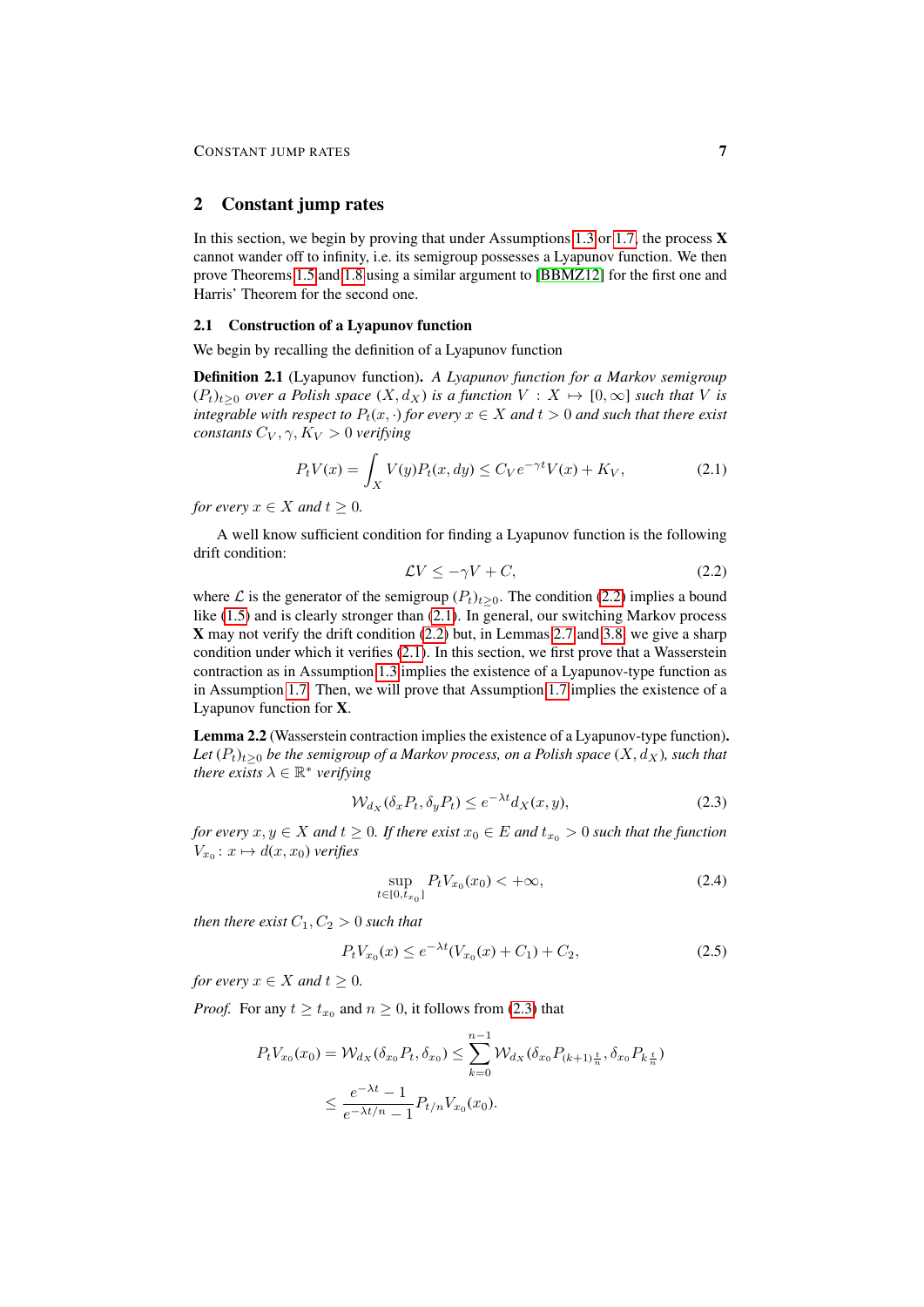Taking  $n = \lfloor t/t_{x_0} \rfloor + 1$ , where  $\lfloor t/t_{x_0} \rfloor$  is the integer part of  $t/t_{x_0}$ , we conclude that

$$
P_t V_{x_0}(x_0) \le (e^{-\lambda t} + 1)C', \qquad C' = \sup_{u \in [t_{x_0}/2, t_{x_0}]} \frac{P_u V_{x_0}(x_0)}{|e^{-\lambda u} - 1|},
$$

which is finite by [\(2.4\)](#page-6-4). Finally, for every  $x \in X$  and  $t \geq 0$ , we have

$$
P_t V_{x_0}(x) = \mathcal{W}_{d_X}(\delta_x P_t, \delta_{x_0}) \le \mathcal{W}_{d_X}(\delta_x P_t, \delta_{x_0} P_t) + \mathcal{W}_{d_X}(\delta_{x_0} P_t, \delta_{x_0})
$$
  

$$
\le e^{-\lambda t} V_{x_0}(x) + (e^{-\lambda t} + 1)C',
$$

thus concluding the proof.

We deduce that Assumption [1.3](#page-3-1) implies Assumption [1.7](#page-5-0) with  $V = V_{x_0}$  and  $\lambda = \rho$ .

Remark 2.3. *The point of this lemma is to also allow for negative values of* λ*. When*  $\lambda > 0$ , then it is immediate that  $P_t$  admits a unique invariant measure and exhibits *geometric ergodicity.*

**Remark 2.4.** If  $V_{x_0}$  is in the domain of the generator  $\mathcal{L}$  of  $(P_t)_{t\geq0}$  then we have

$$
\forall t \geq 0, \ P_t V_{x_0}(x_0) \leq \frac{e^{-\lambda t} - 1}{e^{-\lambda t/n} - 1} P_{t/n} V_{x_0}(x_0),
$$

*for some*  $n \geq 1$ *. Now, taking the limit*  $n \to +\infty$ *, we deduce the following bound:* 

$$
\mathcal{W}_{d_X}(\delta_{x_0} P_t, \delta_{x_0}) \leq \frac{e^{-\lambda t} - 1}{-\lambda} \mathcal{L} V(x_0).
$$

*Finally, for every*  $x \in X$ *, we have* 

$$
P_t V(x) = \mathcal{W}_{d_X}(\delta_x P_t, \delta_{x_0}) \le \mathcal{W}_{d_X}(\delta_x P_t, \delta_{x_0} P_t) + \mathcal{W}_{d_X}(\delta_{x_0} P_t, \delta_{x_0})
$$
  

$$
\le e^{-\lambda t} V(x) + \frac{e^{-\lambda t} - 1}{-\lambda} \mathcal{L} V(x_0).
$$

*However,*  $V_{x_0}$  *does not belong to the domain of the generator in general, as can be seen already in the example of simple Brownian motion.*

**Remark 2.5** (The special case  $\lambda = 0$ ). *In the previous lemma, we have supposed that*  $\lambda \neq 0$ , and this assumption is necessary for our conclusion to hold. Indeed, if  $(B_t)_{t>0}$ *is a Brownian motion then*

$$
\lim_{t \to +\infty} \mathbb{E}\left[|B_t|\right] = +\infty,
$$

*and inequality* [\(2.5\)](#page-6-5) *does not hold.*

We now show that if Assumption [1.7](#page-5-0) holds and the mean of  $(\lambda(i))_{i\in F}$  is positive, then X admits a Lyapunov function. As in [\[BBMZ12\]](#page-26-4), this result comes from the following lemma:

<span id="page-7-0"></span>**Lemma 2.6.** *Let*  $(K_t)$  *be a continuous time Markov chain on a finite set*  $S$ *, and assume that it is irreducible and positive recurrent with invariant measure*  $\nu_K$ *. If*  $\alpha$ *:*  $S \to \mathbb{R}$  *is a function verifying*

$$
\sum_{n \in S} \nu_K(n)\alpha(n) > 0,
$$

*then there exist*  $C, c, \eta > 0$  *and*  $p \in (0, 1]$  *such that* 

$$
ce^{-\eta t} \le \mathbb{E}\left[e^{-\int_0^t p\alpha(K_s)ds}\right] \le Ce^{-\eta t}.
$$

 $\Box$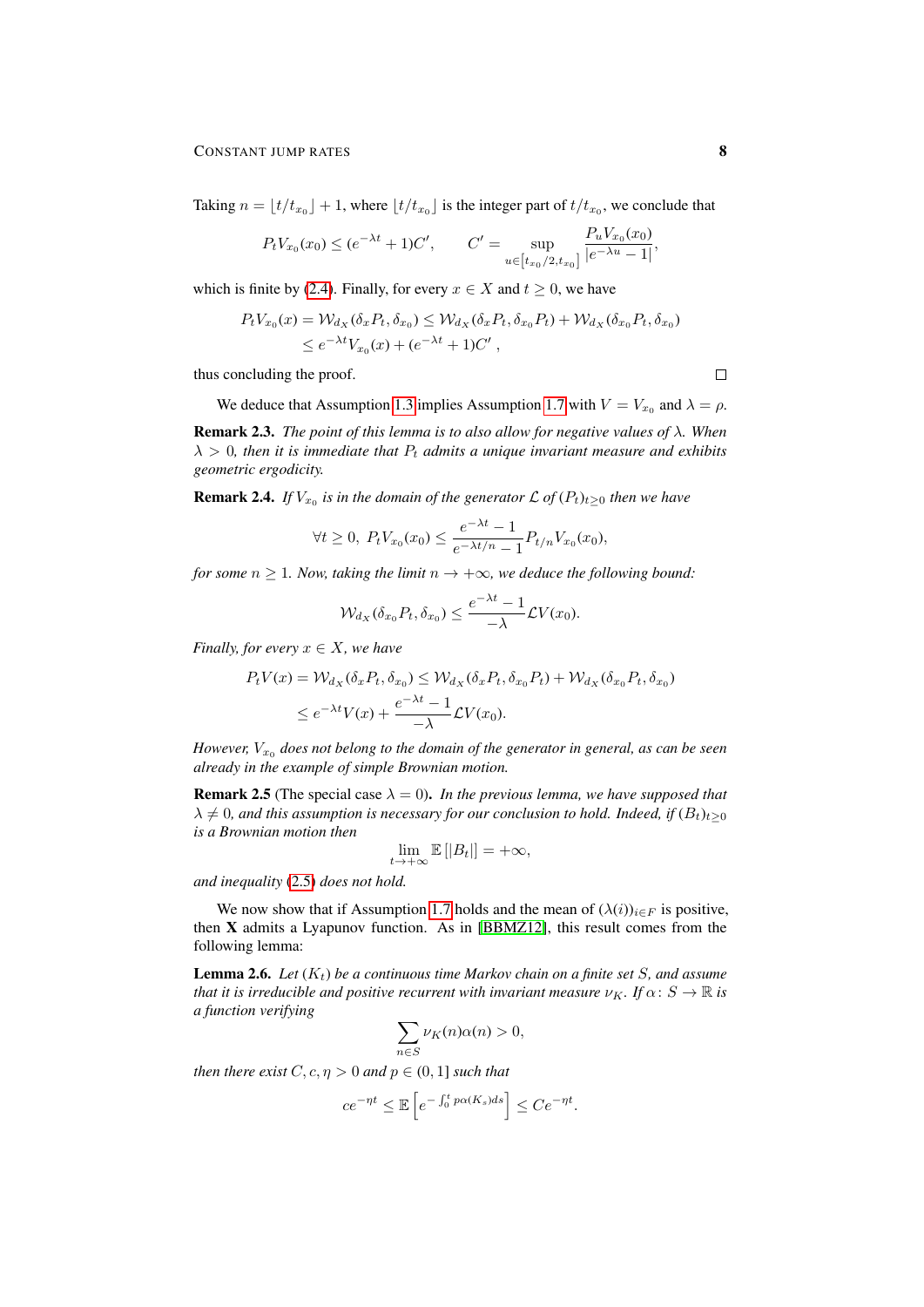*Proof.* It is a consequence of Perron-Frobenius Theorem and the study of eigenvalues. See [\[BGM10,](#page-26-2) Proposition 4.1] and [\[BGM10,](#page-26-2) Proposition 4.2] for further details. □

Now we are able to prove that  $P$  possesses a Lyapunov function in the case where the switching rates do not depend on the location of the process.

<span id="page-8-0"></span>**Lemma 2.7.** *Under Assumption [1.1,](#page-2-0) [1.2](#page-2-1) and [1.7,](#page-5-0) if*  $a(x, i, j)$  *does not depend on* x *and* I *has an invariant measure* ν *satisfying*

$$
\sum_{i \in F} \lambda(i)\nu(i) > 0,
$$

*then there exist*  $C_V$ ,  $K_V$ ,  $\lambda_V > 0$  *and*  $q \in (0, 1]$  *such that* 

$$
\forall t \ge 0, \forall x \in E, \ \mathbf{P}_t V^q(x, i) \le C_V e^{-\lambda_V t} V^q(x) + K_V
$$

In the previous lemma, we used a slight abuse of notation. Indeed, if  $f$  is a function defined on E, we also denote by f the mapping  $(x, i) \mapsto f(x)$  on **E**.

*Proof.* First, Jensen's inequality gives this weaker form of [\(1.5\)](#page-4-3):

$$
P_t^{(i)}(V^q)(x) \le e^{-q\lambda(i)t}V^q(x) + K^q,
$$

for every  $q \in (0, 1]$ . Now, for all  $t \geq 0$  and  $(x, i) \in \mathbf{E}$ , a straightforward recurrence gives

$$
\mathbf{P}_{t}V^{q}(x,i) = \mathbb{E}\left[P_{t-T_{N_{t}}}^{(I_{T_{N_{t}}})} \circ P_{T_{N_{t}}-T_{N_{t}-1}}^{(I_{T_{N_{t}}-1})} \circ \cdots \circ P_{T_{1}-T_{0}}^{(I_{0})}(V^{q})(x)\right]
$$
  

$$
\leq \mathbb{E}\left[e^{-\int_{0}^{t} q\lambda(I_{s})ds}\right]V^{q}(x) + K\sum_{n\geq 0}\mathbb{E}\left[e^{-q\int_{0}^{T_{n}} \lambda(I_{s})ds}\right],
$$

where  $(T_k)_{k\geq 0}$  is the sequence of jump times of I, with  $T_0 = 0$ , and  $N_t$  the number of jumps before t. By Lemma [2.6,](#page-7-0) there exist  $C > 0, \eta > 0$  and  $q \in (0, 1]$  such that

$$
\mathbb{E}\left[e^{-\int_0^t q\lambda(I_s)ds}\right] \le Ce^{-\eta t}.
$$

Furthermore, one can show that  $T_n$  is of order n and that

$$
K_V = K \sum_{n \ge 0} \mathbb{E}\left[e^{-q \int_0^{T_n} \lambda(I_s) ds}\right] \lesssim K \sum_{n \ge 0} e^{-\varepsilon n} < +\infty,
$$

for some  $\varepsilon > 0$ . We do not detail this argument now, but we will prove it in the slightly more difficult context of non-constant rate  $a$  in Lemma [3.8.](#page-14-0) This concludes the proof. П

Remark 2.8 (On the assumption that F is finite). *It is natural to extend our results to the case where* F *is countably infinite. Obviously, we then have to add the assumption that* I is positive recurrent, but this is not enough. Indeed, if for each  $i \in F$ ,  $C_1(i)$  and  $C_2(i)$  denote the constants  $C_1, C_2$ , appearing in Lemma [2.2](#page-6-6) applied on  $Z^{(i)}$ , then we *should furthermore assume that*

$$
\sup_{i \in F} (C_1(i) + C_2(i)) < +\infty ,
$$

*for the argument to go through.*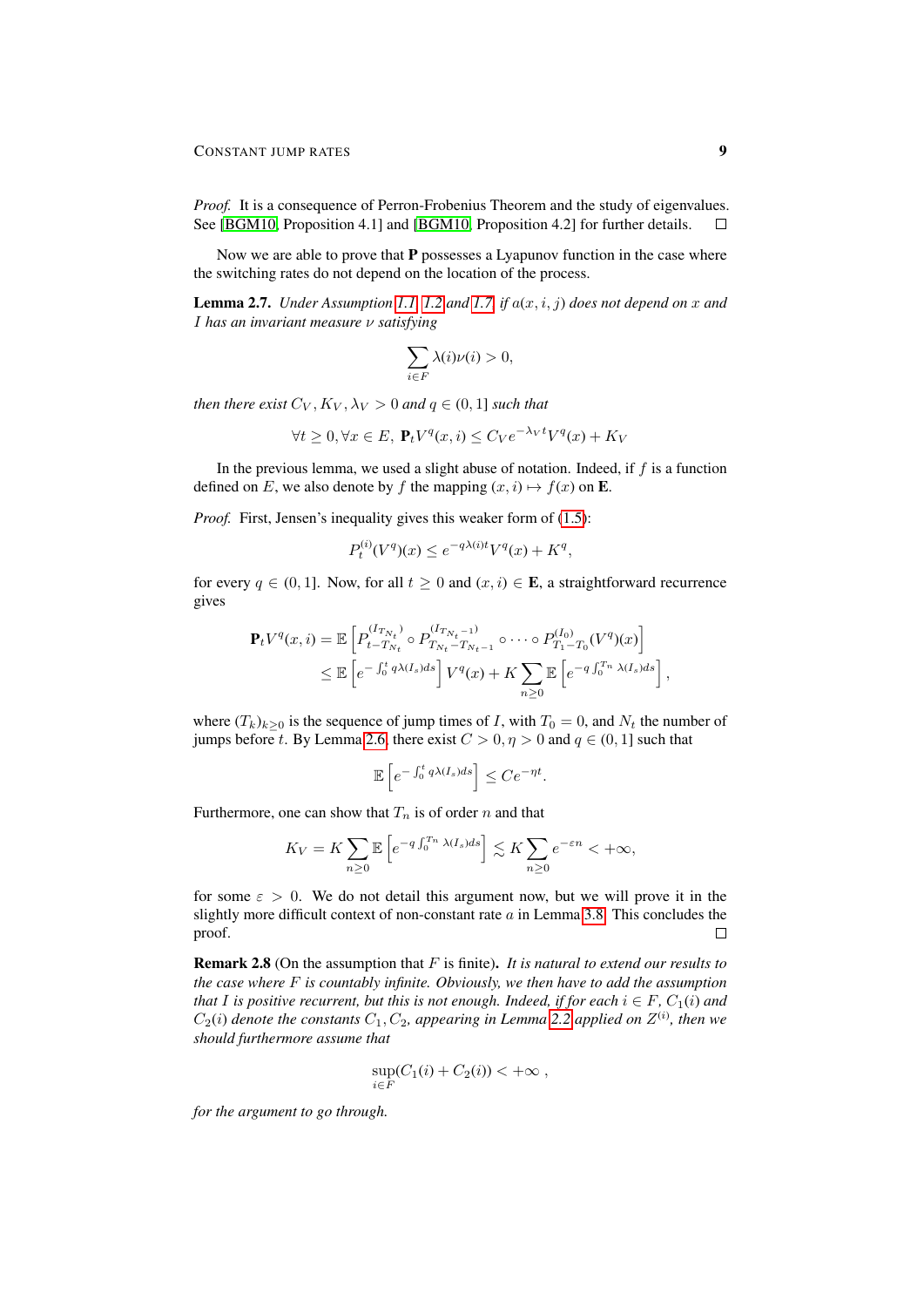#### 2.2 Proof of Theorem [1.5](#page-4-1)

This section is split into two parts. We begin by introducing our coupling construction, and we then proceed to prove Theorem [1.5.](#page-4-1) In both parts, we make the standing assumption that the hypotheses of Theorem [1.5](#page-4-1) hold. In particular, I is an ergodic Markov chain.

#### 2.2.1 Our coupling

Let  $\mathbf{x} = (x, i)$  and  $\mathbf{y} = (y, j)$  be two points of **E**, we will build a coupling  $(\mathbf{X}, \mathbf{Y})$ , starting from  $(x, y)$ , such that each component is an instance of the Markov process generated by L, and such that

$$
\forall t \geq 0, \, \mathbb{E}\left[\widetilde{\mathbf{d}}(\mathbf{X}_t, \mathbf{Y}_t)\right] \leq Ce^{-\alpha t} \widetilde{\mathbf{d}}(\mathbf{x}, \mathbf{y}),
$$

for some  $C, \alpha > 0$ . Here the "distance function"  $\tilde{d}$  is defined by

$$
\widetilde{\mathbf{d}}(\mathbf{x}, \mathbf{y}) = \sqrt{(\mathbf{1}_{i=j}d(x, y)^q \wedge 1 + \mathbf{1}_{i \neq j})(1 + d(x, x_0)^q + d(y, x_0)^q)}.
$$

Here, we put "distance function" in quotation marks since  $\tilde{d}$  does not in general satisfy the triangle inequality. Obviously, we have

$$
\mathbf{d}(\mathbf{x}, \mathbf{y}) \le \widetilde{\mathbf{d}}(\mathbf{x}, \mathbf{y}) \le \mathbf{1}_{\mathbf{x} \neq \mathbf{y}} \sqrt{1 + d(x, x_0)^q + d(y, x_0)^q}.
$$

Remark that it is well-known that if  $I$  and  $J$  are two independent processes with transition rate a then there exists  $\theta_c > 0$  such that

$$
\forall t \ge 0, \, \mathbb{P}\left(T_c > t\right) \le e^{-\theta_c t},
$$

where  $T_c = \inf\{t \ge 0 \mid I_t = J_t\}$  is their first meeting time. From now on, we fix the starting points of our coupling  $\mathbf{x} = (x, i)$ ,  $\mathbf{y} = (y, j)$  and the time  $t \ge 0$ . The processes  $(\mathbf{X}_t)_{t>0} = (X_t, I_t)_{t>0}$  and  $(\mathbf{Y}_t)_{t>0} = (Y_t, J_t)_{t>0}$  are then coupled as follow:

- if  $i \neq j$  then we consider that **X** and **Y** evolve independently of each other until the first meeting time  $T_c$ .
- for all  $s \geq T_c$ , we set  $I_s = J_s$  and we couple X and Y in such a way that

$$
\forall k \geq 0, \mathbb{E}\left[d(X_{S_k}, Y_{S_k}) \mid \mathcal{F}_{S_{k-1}}\right] \leq e^{-\rho(I_{S_{k-1}})(S_k - S_{k-1})}d(X_{S_{k-1}}, Y_{S_{k-1}}),
$$

where  $(T_k)_{k>0}$  is the sequence of jumps times of I,  $S_k = T_k \wedge t$  and  $(\mathcal{F}_s)_{s>0}$  is the natural filtration associated to  $(X, Y)$ .

Note that if  $i = j$  then  $T_c = 0$ .

*Proof of Theorem [1.5.](#page-4-1)* By Lemma [2.2,](#page-6-6) it suffices to show that

$$
\mathbb{E} [\mathbf{d}(\mathbf{X}_t, \mathbf{Y}_t)] \leq Ce^{-\lambda t} (1 + d^q(x_0, y_0)) \ .
$$

If  $i = j$ , then by Jensen's inequality and iteration, we have similarly to before

$$
\mathbb{E}\left[d(X_t,Y_t)^q\right] \leq \mathbb{E}\left[e^{-q\int_0^t \rho(I_s)ds}\right]d(x,y)^q,
$$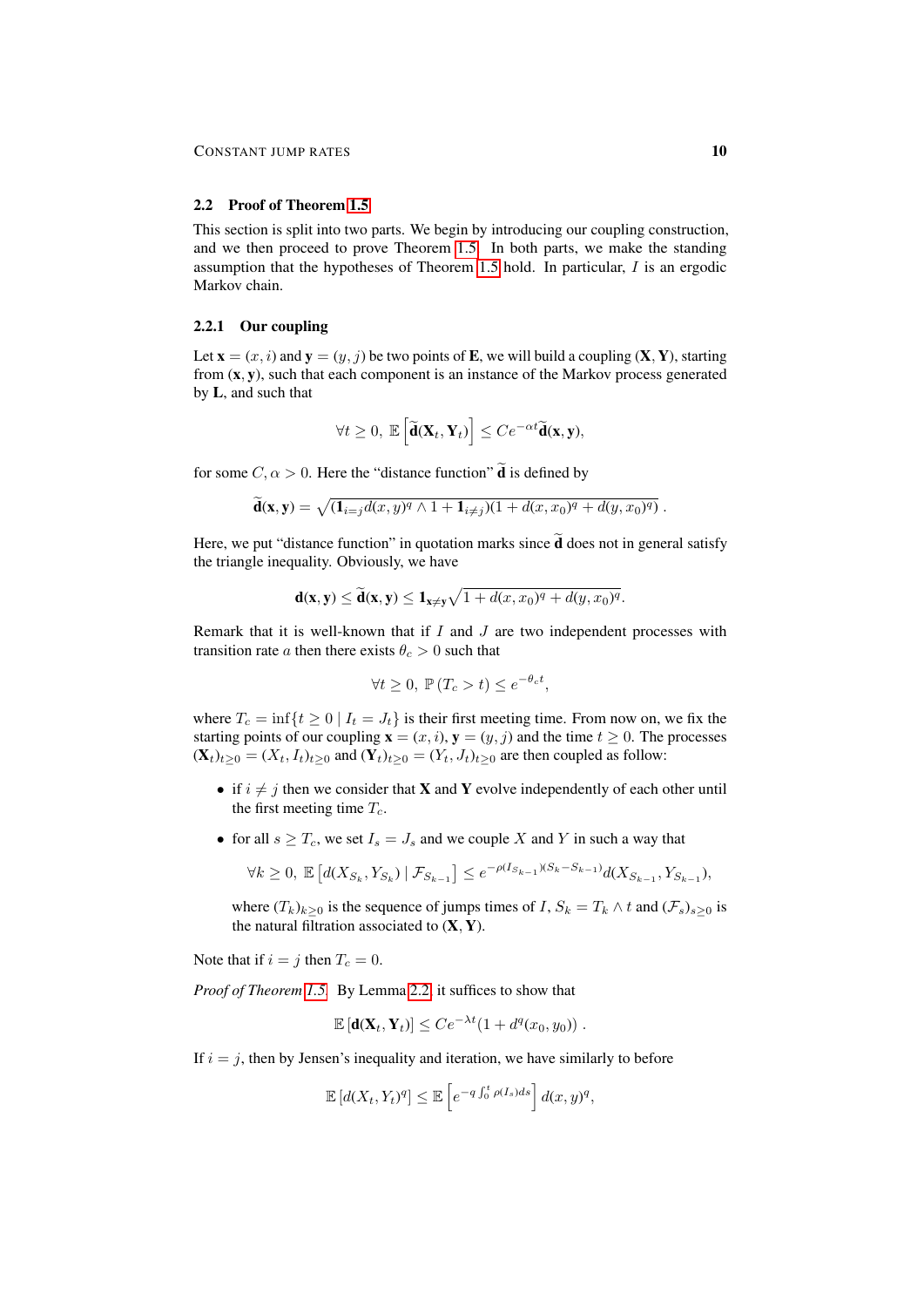where  $q \in (0, 1]$ . By Lemma [2.6,](#page-7-0) there exist  $C, \eta > 0$  and  $q \in (0, 1]$  such that

$$
\mathbb{E}\left[d(X_t, Y_t)^q\right] \le C e^{-\eta t} d(x, y)^q.
$$

Now, for general  $i$  and  $j$ , we have

$$
\mathbb{E}\left[\mathbf{d}(\mathbf{X}_t, \mathbf{Y}_t)\right] \leq \mathbb{E}\left[\sqrt{\mathbf{1}_{T_c \geq t/2} \left(1 + V^q(X_t) + V^q(Y_t)\right)}\right] + \mathbb{E}\left[\sqrt{\mathbf{1}_{T_c \leq t/2} d(X_t, Y_t)^q (1 + V^q(X_t) + V^q(Y_t))}\right]
$$

where  $V(x) = d(x, x_0)$ . Now, Cauchy-Schwarz inequality, Lemma [2.2](#page-6-6) and Lemma [2.7](#page-8-0) give

$$
\mathbb{E}\left[\sqrt{\mathbf{1}_{T_c \ge t/2}(1 + V^q(X_t) + V^q(Y_t))}\right] \le \mathbb{P}\left(T_c \ge t/2\right)^{1/2} \mathbb{E}\left[1 + V^q(X_t) + V^q(Y_t)\right]^{1/2}
$$
  

$$
\le e^{-\theta_c t/4} \left(1 + C_V e^{-\lambda_V t} (V^q(x) + V^q(y)) + 2K_V\right)^{1/2}.
$$

In the other hand, one has the bound

$$
\mathbb{E}\left[\sqrt{\mathbf{1}_{T_c \le t/2}d(X_t, Y_t)^q (1 + V^q(X_t) + V^q(Y_t))}\right]
$$
\n
$$
\le \mathbb{E}\left[\mathbf{1}_{T_c \le t/2}d(X_t, Y_t)^q\right]^{1/2} \mathbb{E}\left[1 + V^q(X_t) + V^q(Y_t)\right]^{1/2}.\tag{2.6}
$$

As a consequence of Lemmas [2.2](#page-6-6) and [2.7,](#page-8-0) we also have the bound

$$
\mathbb{E} \left[ \mathbf{1}_{T_c \le t/2} d(X_t, Y_t)^q \right]^{1/2} \le C e^{-\eta t/2} \mathbb{E} \left[ d(X_{T_c}, Y_{T_c})^q \mathbf{1}_{T_c \le t/2} \right]^{1/2}
$$
  
\n
$$
\le C e^{-\eta t/2} \mathbb{E} \left[ (V(X_{T_c})^q + V(Y_{T_c})^q) \mathbf{1}_{T_c \le t/2} \right]^{1/2}
$$
  
\n
$$
\le C e^{-\eta t/2} \left[ C_V V^q(x_0) + C_V V^q(y_0) 2K_V \right]^{1/2} .
$$

Assembling these inequalities and using again Lemma [2.7](#page-8-0) to bound the second factor in [\(2.6\)](#page-10-1), the claim follows.  $\Box$ 

#### 2.3 Proof of Theorem [1.8](#page-5-1)

We divide again the proof in two parts. First, we recall some tools on Harris' Theorem. Second, we give the proof of Theorem [1.8.](#page-5-1)

#### 2.3.1 Classical Harris' Theorem

Here, we recall a version of Harris' Theorem (also called Foster, Lyapunov, Meyn-Tweedie, Doeblin) that is suitable for our needs. This theorem yields exponential convergence to stationarity for a process which does not "escape to infinity" and verifies furthermore a Doeblin-type condition. More precisely, we use the following notion of a small set:

<span id="page-10-0"></span>**Definition 2.9.** *A set*  $A ⊂ X$  *is small for the semigroup*  $(P_t)_{t≥0}$  *over a Polish space*  $(X, d_X)$ *, if there exists a time*  $t > 0$  *and a constant*  $\varepsilon > 0$  *such that* 

$$
d_{\mathrm{TV}}(\delta_x P_t, \delta_y P_t) \le 1 - \varepsilon
$$

*for every*  $x, y \in A$ *.* 

The classical Harris theorem [\[HM11,](#page-27-13) [MT93\]](#page-27-14) then states that

<span id="page-10-1"></span>,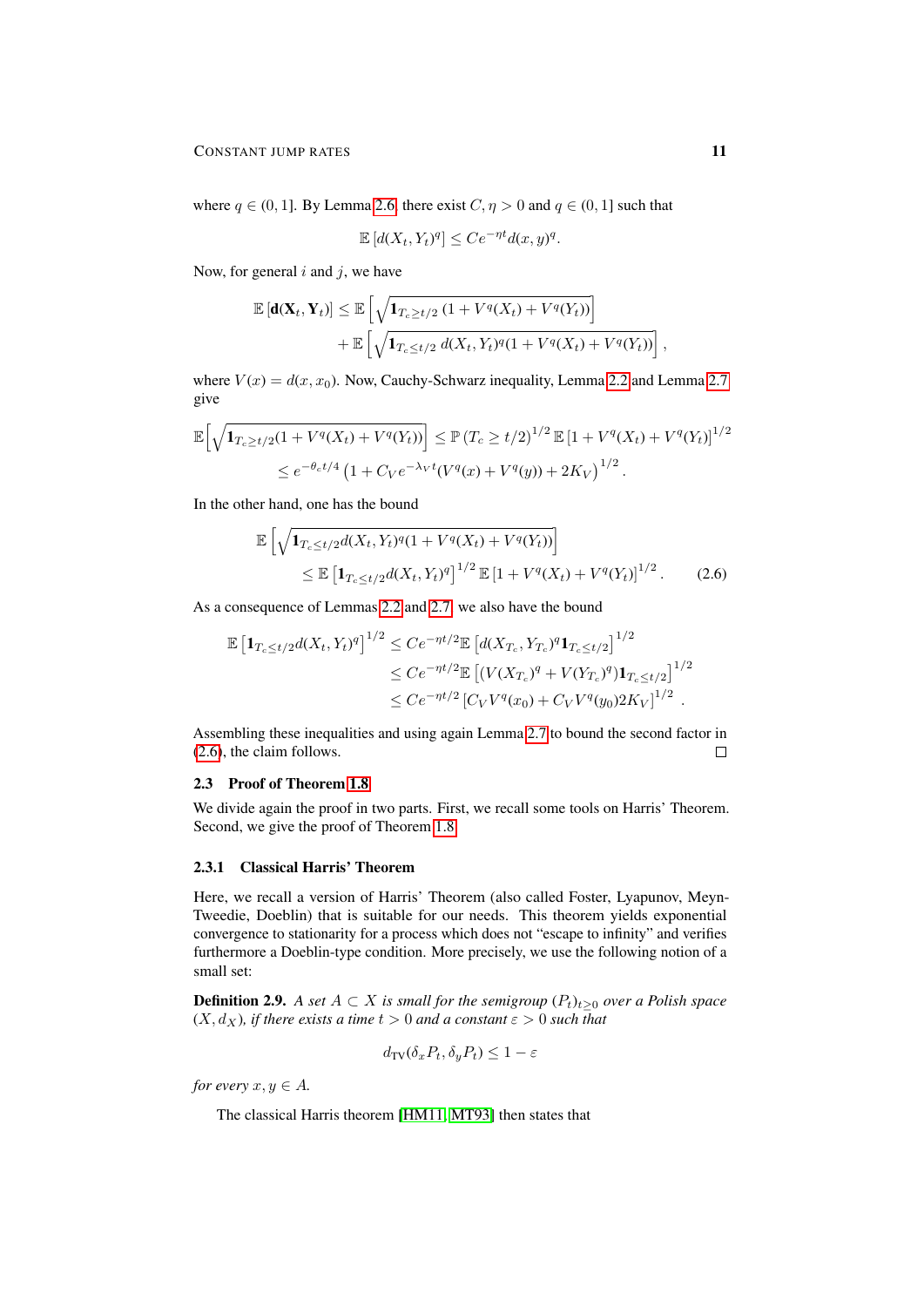<span id="page-11-1"></span>**Theorem 2.10** (Harris). *Let*  $(P_t)_{t>0}$  *be a Markov semigroup over a Polish space*  $(X, d_X)$ *such that there exists a Lyapunov function* V *with the additional property that the sublevel sets*  $\{x \in X \mid V(x) \leq C\}$  *are small for every*  $C > 0$ *. Then*  $(P_t)_{t>0}$  *has a unique invariant measure* π *and*

$$
d_{\mathrm{TV}}(\delta_x P_t, \pi) \le C e^{-\gamma_* t} (1 + V(x)).
$$

*for some positive constants* C *and* γ∗*.*

Note that one does not really need that *all* sublevel sets are small and one can have a slightly stronger conclusion by using a total variation distance weighted by V.

*Proof of Theorem [1.8.](#page-5-1)* By Lemma [2.7,](#page-8-0) P admits V as Lyapunov function so, by Harris' Theorem, it only remains to show that  $\{V \leq C\}$  is small for **P**, for every  $C > 0$ . Since V is a Lyapunov function, there exists  $t_*^{(1)} > 0$  and  $K > K_V$  (with  $K_V$  as in Lemma [2.7\)](#page-8-0) such that

$$
\forall t \geq t_*^{(1)}, \quad \mathbb{E}\left[V(X_t)\right] \leq K,
$$

uniformly over all  $x \in E$  such that  $V(x) \leq C$ . Therefore, if **X** is a processes generated by L, it follows from Markov's inequality that

<span id="page-11-0"></span>
$$
\mathbb{P}\left(V(X_t) \le 2K\right) \ge \frac{1}{2},
$$

uniformly over  $t \geq t_*^{(1)}$ .

Let now  $i_0 \in F$  be as in the statement. Since  $A = \{V \le 2K\}$  is small for  $P^{(i_0)}$ , we obtain some  $t_0 > 0$  and  $\varepsilon > 0$ , such that for all  $x, y \in A$  there exists a coupling  $(Z_t^{i_0,x}, Z_t^{i_0,y})$  verifying

$$
\mathbb{P}\left(Z_t^{i_0,x} = Z_t^{i_0,y}\right) \ge \varepsilon \,, \qquad t \ge t_0 \,, \tag{2.7}
$$

and  $Z_t^{i_0,x}$ ,  $Z_t^{i_0,y}$  have respective law  $\delta_x P_t^{(i_0)}$ ,  $\delta_y P_t^{(i_0)}$ .

By the irreducibility of the process *I*, one can find  $t_* > t_*^{(1)}$  and  $\delta > 0$  such that  $\mathbb{P}(I_s = i_0, \forall s \in [t_*, t_* + t_0]) > \delta$ , uniformly over the starting distributions. Let now  $(X_t, Y_t)$  be the following coupling:

- the Markov chains I and J are independent over  $t \in [0, t_* + t_0]$ ;
- the processes X and Y are independent over  $t \in [0, t_*]$ ;
- conditionally on the set

$$
B = \{ V(X_{t_*}) \le 2K, V(Y_{t_*}) \le 2K, I_s = J_s = i_0, \forall s \in [t_*, t_* + t_0] \},
$$

the processes X and Y are coupled in such a way to verify [\(2.7\)](#page-11-0), over  $t \in$  $[t_*, t_* + t_0];$ 

• conditionally on  $B^c$ , they are coupled independently from each other.

The Markov property gives

$$
\mathbb{P}(V(X_{t_*}) \le 2K, I_s = i_0, \forall s \in [t_*, t_* + t_0]) \ge \frac{\delta}{2},
$$

and so  $\mathbb{P}(B) \ge \delta^2/4$ . Combining this inequality with [\(2.7\)](#page-11-0), we conclude that  $\mathbb{P}(\mathbf{X}_{t_*+t_0} =$  $Y_{t_*+t_0}$ )  $\geq \delta^2 \varepsilon/4$ , uniformly over all initial conditions x and y with  $V(x) \leq C$  and  $V(y) \leq C$ , as required.  $\Box$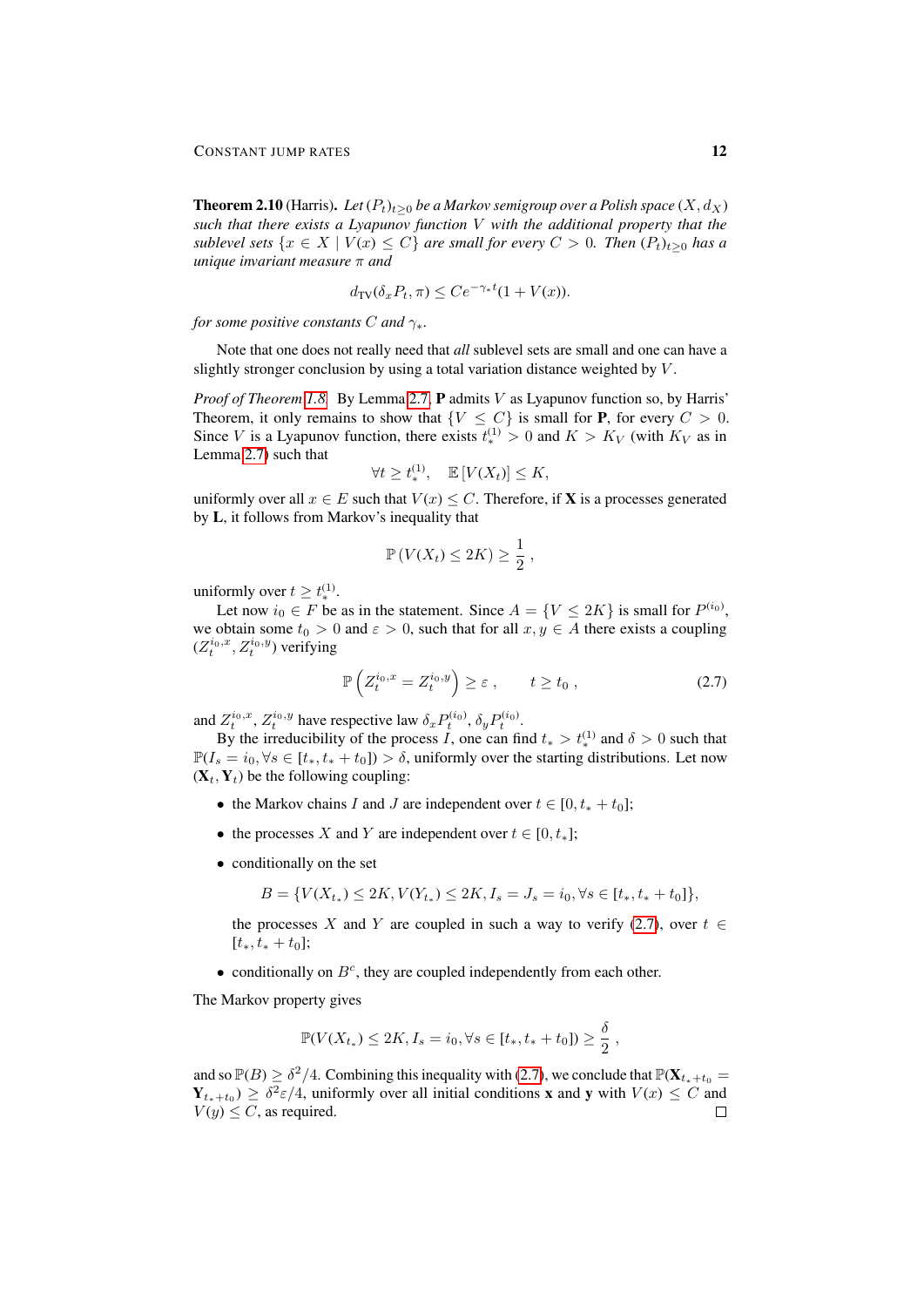#### <span id="page-12-0"></span>3 Non-constant jump rates

In all of this section, we now assume that  $a$  depends non-trivially on its first component, so that I by itself is not a Markov process anymore. We want to use again Lemma [2.6](#page-7-0) to show that  $X$  converges, but this time we cannot use it directly on  $I$ . The idea is to consider an auxiliary process which does not depend to  $X$  and which will bound  $(\rho(I_t))_{t\geq 0}$  or  $(\lambda(I_t))_{t\geq 0}$ . More precisely, we will assume

<span id="page-12-2"></span>**Assumption 3.1** (Birth-death type criterion in the non constant case). *There exist*  $\bar{n} \in \mathbb{N}$ *and a partition*  $(F_n)_{0 \leq n \leq \bar{n}}$  *of F such that* 

$$
\forall n \leq \bar{n}, \forall i \in F_n, \ \forall j \notin F_{n-1} \cup F_n \cup F_{n+1}, \ \forall x \in E, \ a(x, i, j) = 0.
$$

Let  $(L_t)_{t>0}$  be the continuous time Markov chain with generator

$$
Gf(n) = b(n) (f(n + 1) - f(n)) + d(n) (f(n - 1) - f(n)), \tag{3.1}
$$

*for every*  $n \leq \bar{n}$ *, where* 

<span id="page-12-3"></span>
$$
b(n) = \inf_{x \in E} \inf_{i \in F_n} \sum_{j \in F_{n+1}} a(x, i, j) > 0,
$$

*and*

$$
d(n) = \sup_{x \in E} \sup_{i \in F_n} \sum_{j \in F_{n-1}} a(x, i, j) > 0,
$$

*if*  $n \neq 0$  *and*  $d(0) = 0$ *. This process is irreducible, non-explosive and positive recurrent with invariant measure* ν*.*

If this assumption holds then, for every  $i \in F$ , we denote by  $n_i$  the only  $n \leq \bar{n}$ verifying  $i \in F_n$ . Let us recall that  $\nu$  is defined, for every  $n < \bar{n}$ , by

$$
\nu(n) = \nu(0) \prod_{k=1}^{n} \frac{b(k-1)}{d(k)}
$$
 and  $\nu(0) = (1 + \Xi)^{-1}$ ,

where

$$
\Xi = \sum_{n=1}^{\bar{n}} \frac{b(0)\dots b(n-1)}{d(1)\dots d(n)}.
$$

Now we can state two slight generalisations of Theorem [1.6](#page-4-2) and [1.9.](#page-0-1) The first one is

<span id="page-12-1"></span>Theorem 3.2 (Wasserstein exponential ergodicity). *Let us suppose that Assumptions [1.1,](#page-2-0) [1.2,](#page-2-1) [1.3](#page-3-1) and [3.1](#page-12-2) hold. If*

$$
\sum_{n=0}^{\bar{n}} \nu(n)\alpha(n) > 0,
$$

*where*  $(\alpha(n))_{n\geq 0}$  *is an increasing sequence verifying*  $\alpha(n) \leq \inf_{i \in F_n} \rho(i)$ *, then there exist a probability measure*  $\pi$  *and some constants*  $C, \lambda, t_0 > 0$  *and*  $q \in (0, 1]$  *such that* 

$$
\forall t \geq t_0, \ \mathcal{W}_{\mathbf{d}}\left(\delta_{\mathbf{y}_0}\mathbf{P}_t, \boldsymbol{\pi}\right) \leq Ce^{-\lambda t}(1 + \mathcal{W}_{d^q}(\delta_{y_0}, \boldsymbol{\pi})),
$$

*for every*  $\mathbf{y}_0 = (y_0, j_0) \in \mathbf{E}$ *, where the distance* **d***, on* **E***, is defined in* [\(1.4\)](#page-4-0)*,*  $x_0$  *is as in Assumption [1.3.](#page-3-1)*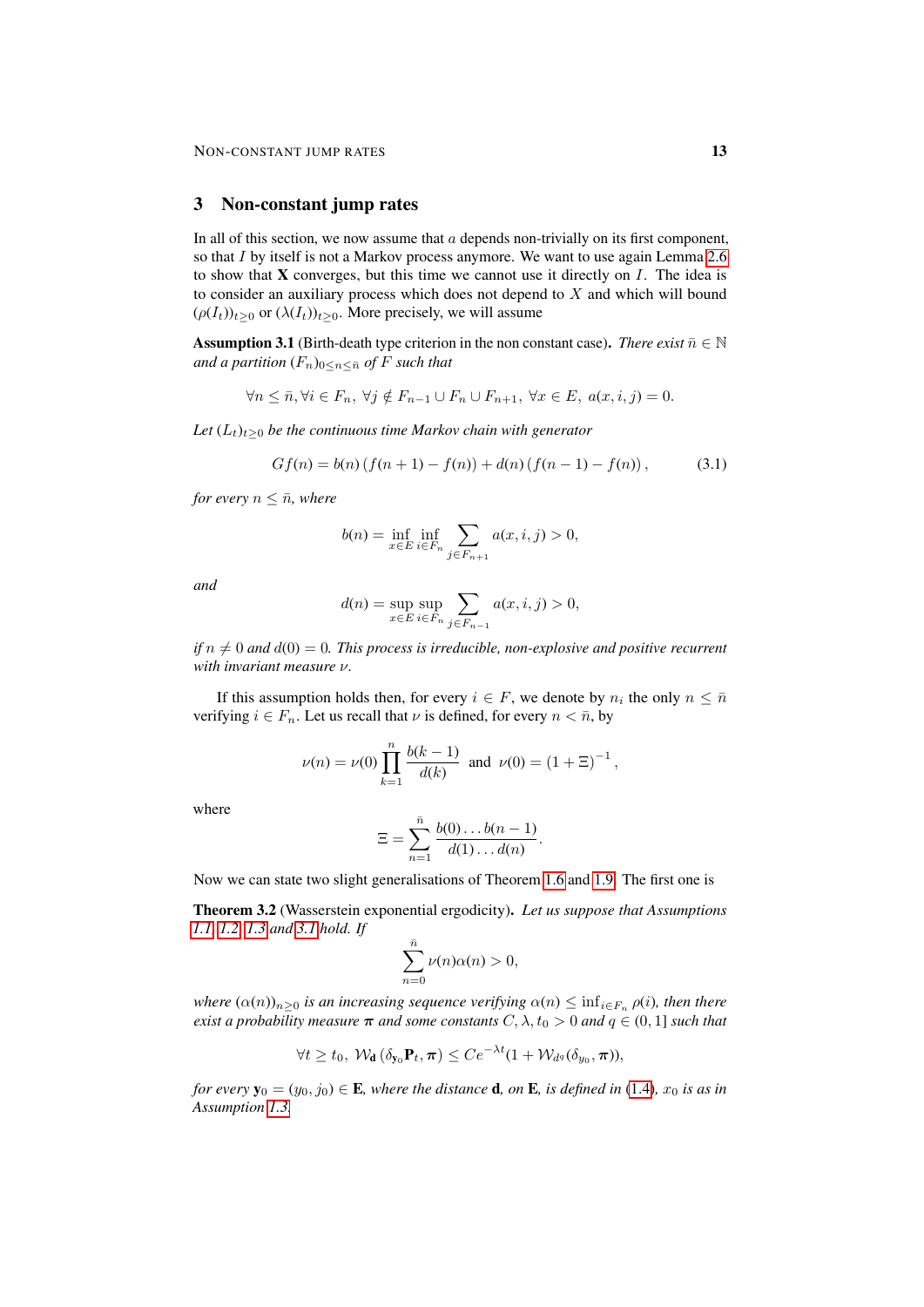If Assumption [3.1](#page-12-2) holds with  $\bar{n}=0$  then all contraction parameters are positive and we recover [\[BBMZ12,](#page-26-4) Theorem 1.15]. If it holds with  $\bar{n} = 1$ , then we have the on-off criterion which was given in introduction. We can also state the analogous result in the setting of Theorem [1.9:](#page-0-1)

<span id="page-13-0"></span>Theorem 3.3 (Exponential ergodicity). *Let us suppose that Assumptions [1.1,](#page-2-0) [1.2,](#page-2-1) [1.3](#page-3-1)* and [3.1](#page-12-2) hold and there exists  $i_0 \in F$  such that the sublevel sets of V are small for  $P_t^{(i_0)}$ . *If*

$$
\sum_{n=0}^{\bar{n}} \nu(n)\alpha(n) > 0,
$$

*where*  $(\alpha(n))_{n>0}$  *is an increasing sequence verifying*  $\alpha(n) \leq \inf_{i \in F_n} \lambda(i)$ *, then there exist a probability measure*  $\pi$  *and two constants*  $C, \lambda > 0$  *such that* 

$$
d_{\text{TV}}\left(\delta_{\mathbf{x}} \mathbf{P}_t, \boldsymbol{\pi}\right) \leq C e^{-\lambda t} (1 + V(x))
$$

*for every*  $\mathbf{x} = (x, i) \in \mathbf{E}$ *.* 

We do not give the proofs of Theorem [1.9](#page-0-1) and Theorem [3.3,](#page-13-0) as their proofs are very similar to the proof of Theorem [1.8,](#page-5-1) combined with the argument of Lemma [3.8](#page-14-0) below. To prove Theorem [3.2](#page-12-1) however, we cannot use classical Harris' Theorem. Its proof follows the same idea as the proof of Theorem [1.5,](#page-4-1) but there is no direct equivalent to the meeting time. Instead, we use a weak version of Harris' Theorem which yields geometric ergodicity under the existence of a Lyapunov function and a modified "small set" condition. This theorem was previously applied to the stochastic Navier-Stokes equation [\[HM08\]](#page-27-15), stochastic delay differential equations [\[HMS11\]](#page-27-16), and linear response theory [\[HM10\]](#page-27-17). It is an extension of the classic Harris' Theorem which allows to deal with some degenerate examples like the one given in [\(1.1\)](#page-1-0).

#### 3.1 Weak form of Harris' Theorem

As already mentioned earlier, there are situations in which we cannot expect convergence in total variation. The problem here is that bounded sets may not be small sets. We will therefore replace the notion of small set by the following notion of "closedness" between transition probabilities introduced in [\[HMS11\]](#page-27-16), which takes into account the topology of the underlying space  $X$ .

Definition 3.4 (d-small set). *Let* P *be a Markov operator over a Polish space* X *endowed with a distance*  $d_X: X \times X \mapsto [0, 1]$ *. A set*  $A \subset X$  *is said to be*  $d_X$ *-small if there exists a constant* ε *such that*

$$
\mathcal{W}_{d_X}(\delta_x P, \delta_y P) \le 1 - \varepsilon,
$$

*for every*  $x, y \in A$ *.* 

This notion is a generalisation of the notion of small set, since small sets are d-small for the trivial distance. This definition can also be extended to situations when  $d$  is not a distance [\[HMS11\]](#page-27-16). As remarked in that paper, having a Lyapunov function V with d-small sublevel sets cannot be sufficient to imply the ergodicity of a Markov semigroup. To obtain some convergence result, we further impose that  $d$  is contracting for our semigroup: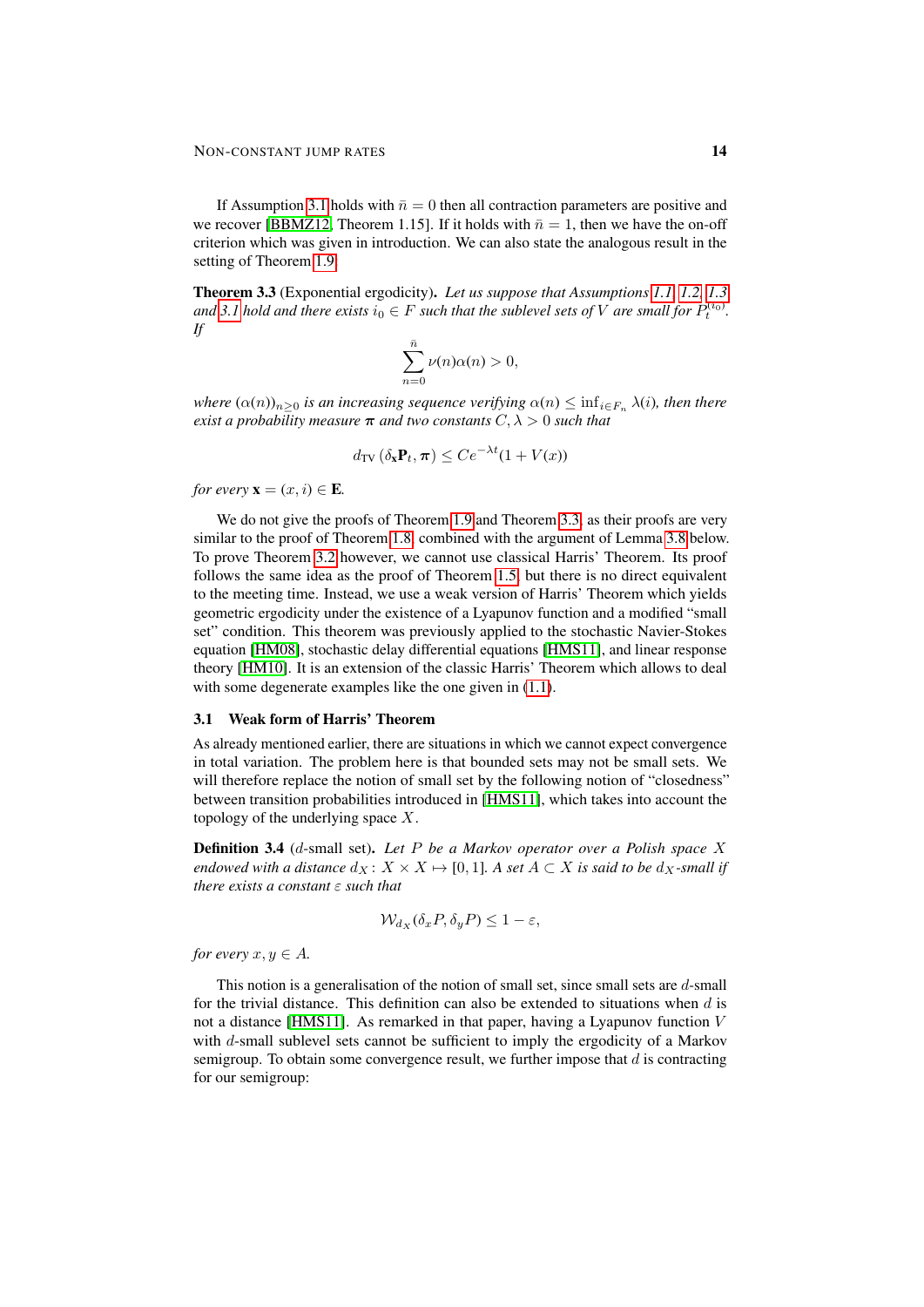Definition 3.5 (d-contracting operator). *Let* P *be a Markov operator over a Polish space* X endowed with a distance  $d_X: X \times X \mapsto [0, 1]$ . The distance  $d_X$  is said to be *contracting for*  $P$  *if there exists*  $\alpha < 1$  *such that the bound* 

$$
\mathcal{W}_{d_X}(\delta_x P, \delta_y P) \le \alpha d_X(x, y)
$$

*holds for every*  $x, y \in X$  *verifying*  $d(x, y) < 1$ .

Note that this condition alone is not sufficient to guarantee the convergence of transition probabilities toward a unique invariant measure since we only impose a contraction when  $d(x, y) < 1$ . In typical situations, "most" pairs  $(x, y)$  may satisfy  $d(x, y) = 1$ , as would be the case for the total variation distance. However, when combined with the existence of a Lyapunov function  $V$  that has  $d$ -small sublevel sets, it gives geometrical ergodicity [\[HMS11,](#page-27-16) Theorem 4.7]:

<span id="page-14-1"></span>**Theorem 3.6** (Weak form of Harris' Theorem). *Let*  $(P_t)_{t>0}$  *be a Markov semigroup over a Polish space* X *admitting a continuous Lyapunov function* V *. Assume furthermore that there exist*  $t^* > t_* > 0$  *and a distance*  $d_X : X \times X \mapsto [0, 1]$  *which is contracting for*  $P_t$  *and such that the sublevel set*  $\{x \in X \mid V(x) \leq 4K_V\}$  *is d<sub>X</sub>*-small for  $P_t$ , for  $every \ t \in [t_*, t^*]$ *. Here*  $K_V$  *is as in definition* [2.1.](#page-6-7) Then,  $(P_t)_{t\geq 0}$  has an invariant *probability measure* π*. Furthermore, defining*

$$
\delta_X(x,y) = \sqrt{d_X(x,y)(1+V(x)+V(y))},
$$

*there exist*  $r > 0$  *and*  $t<sub>0</sub> > 0$  *such that* 

$$
\forall t \ge t_0, \ \mathcal{W}_{\delta_X}(\mu P_t, \nu P_t) \le e^{-rt} \mathcal{W}_{\delta_X}(\mu, \nu),
$$

*for all of probability measures* µ, ν *on* X*.*

Remark 3.7 (On the contracting distances). *The main difficulty when applying the previous theorem is to find a contracting distance. The construction of this distance represents the main part of our paper. In [\[HM10\]](#page-27-17), there is a general way to build a contracting distance of a Markov operator* P *over a Banach space* ( $\mathbb{B}, \|\cdot\|$ ), based on a *gradient estimate for* P *and the existence of a super-Lyapunov function. This technique was efficient in [\[HM10,](#page-27-17) [HM08\]](#page-27-15).*

#### 3.2 Construction of a Lyapunov function

As in the constant case, we first show that if each underlying Markov process verifies a weaker form of the drift condition [\(2.2\)](#page-6-1) then **X** possesses a Lyapunov function:

<span id="page-14-0"></span>Lemma 3.8 (Construction of a Lyapunov function). *Let us suppose that Assumptions [1.1,](#page-2-0) [1.2,](#page-2-1) [1.7](#page-5-0) and [3.1](#page-12-2) hold, if*

$$
\sum_{n\geq 0} \nu(n)\alpha(n) > 0,
$$

*where*  $(\alpha(n))_{n>0}$  *is an increasing sequence verifying*  $\alpha(n) \leq \inf_{i \in F_n} \lambda(i)$ *, then there exist*  $C_V$ ,  $K_V$ ,  $\overline{\lambda} > 0$  *and*  $q \in (0,1)$  *such that* 

$$
\forall t \ge 0, \forall (x, i) \in \mathbf{E}, \ \mathbf{P}_t V^q(x, i) \le C_V e^{-\lambda_V t} V^q(x) + K_V.
$$

*Proof.* Recall again that Jensen's inequality gives this weaker form of [\(1.5\)](#page-4-3):

$$
P_t^{(i)}(V^q)(x) \le e^{-q\alpha(i)t}V^q(x) + K^q,
$$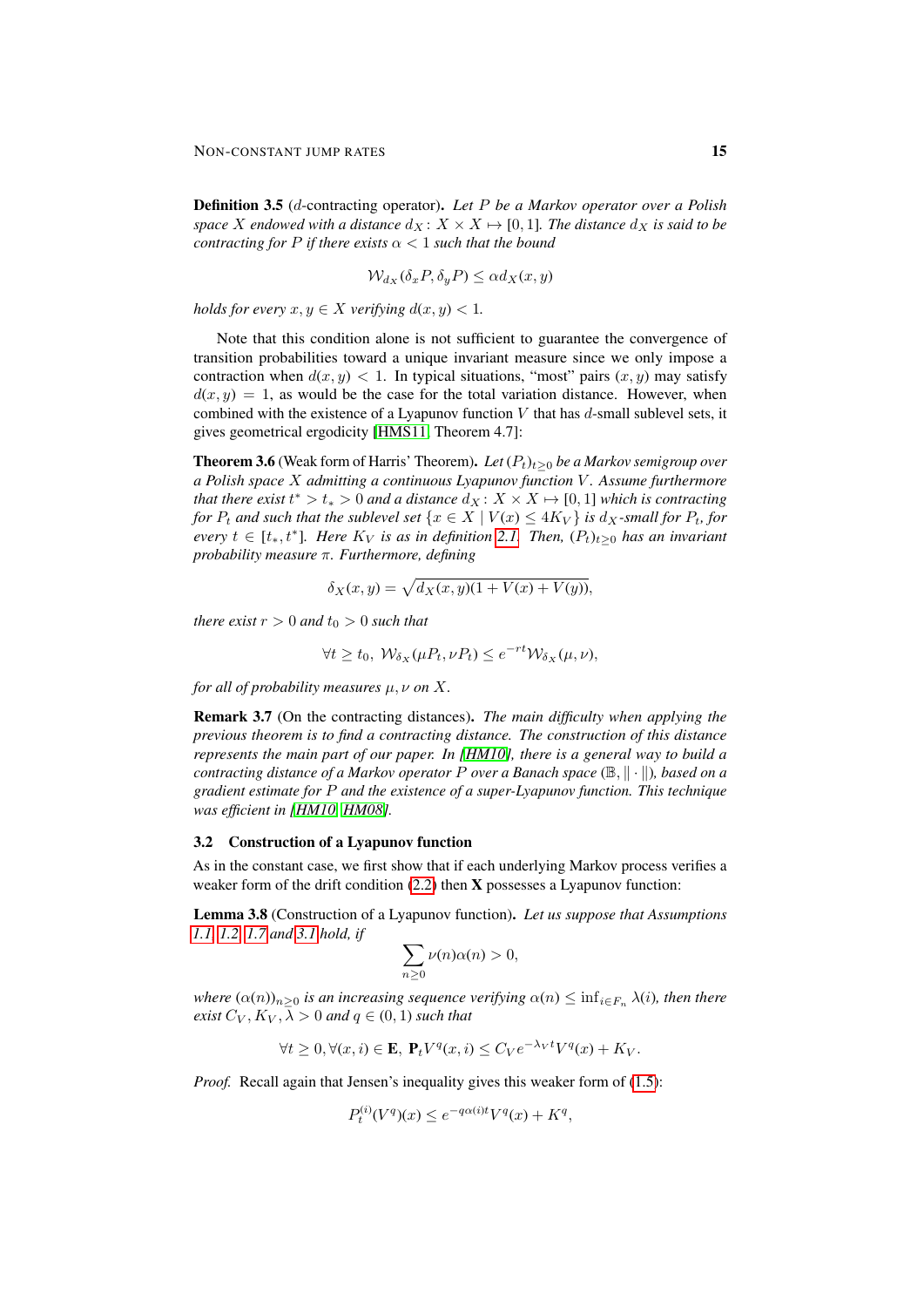for every  $x \in E$  and  $q \in (0, 1]$ . Now, we will describe a construction of **X** which will permit to have a better control of the jump mechanism. Let  $r \geq 2\bar{a}$  and  $(N_t)_{t>0}$  be a Poisson process of intensity  $r$ ; namely

$$
N_t = \sum_{n\geq 0} {\bf 1}_{\{\tau_n\leq t\}},
$$

where  $\tau_n = \sum_{k=1}^n E_k$  and  $(E_k)_{k \geq 0}$  is a family of i.i.d. exponentially distributed random variables with mean  $1/r$ . We set  $\tau_0 = 0$ . At this stage, we do not fix the value of r, but we allow ourselves the freedom to tune it at the end of the proof. We will couple  $\mathbf{X} = (X, I)$  with a process L that has generator [\(3.1\)](#page-12-3). Let us fix  $n \in \mathbb{N}$ , on  $[\tau_n, \tau_{n+1}]$ , the process  $(X, L)$  is built as follow:

• conditionally on  $\mathbf{X}_{\tau_n}$ ,  $(L_s)_{s\geq0}$ ,  $(\tau_k)_{k\geq0}$ , the process  $(X_s)_{s\in[\tau_n,\tau_{n+1}]}$  moves as  $(Z_{t-\tau_n}^{(I_{\tau_n})})_{t\in[\tau_n,\tau_{n+1}]}$  starting from  $X_{\tau_n}$ ; more precisely,

$$
\mathbb{E}\left[f(X_t)\mathbf{1}_{t\in[\tau_n,\tau_{n+1}]}\,|\,\mathcal{G}_n\right] = P_{t-\tau_n}^{(I_{\tau_n})}f(X_{\tau_n}),
$$

where f is a continuous and bounded function and  $\mathcal{G}_n = \sigma\{\mathbf{X}_{\tau_n}, (L_s)_{s\geq 0}, (\tau_k)_{k\geq 0}\};$ 

- on  $[\tau_n, \tau_{n+1})$ , the discrete processes I and L remain constant;
- at time  $\tau_{n+1}$ , we consider a Bernouilli random variable B with parameter  $1/2$ independent the previous variables and we have two situations:

- if 
$$
n_{I_{\tau_n}} \neq L_{\tau_n}
$$
 then

 $\ast$  if  $B = 0$  then *I* does not jump but *L* can jump,

 $\ast$  if  $B = 1$  then L does not jump but I can jump;

- if 
$$
n_{I_{\tau_n}} = L_{\tau_n}
$$
 then

 $\ast$  if  $B = 0$  then neither I nor L can jump,

\* if 
$$
B = 1
$$
 then we have the following possibilities:

$$
L_{\tau_{n+1}} = L_{\tau_n} + 1 \text{ and } I_{\tau_{n+1}} \in F_{n_{I_{\tau_n}}} + 1,
$$
  
\n
$$
L_{\tau_{n+1}} = L_{\tau_n} \text{ and } I_{\tau_{n+1}} \in F_{n_{I_{\tau_n}}} \cup F_{n_{I_{\tau_n}}} + 1,
$$
  
\n
$$
L_{\tau_{n+1}} = L_{\tau_n} - 1 \text{ and } I_{\tau_{n+1}} \in F_{n_{I_{\tau_n}}} \cup F_{n_{I_{\tau_n}}} - 1.
$$

Here, the respective probabilities of those jumps that are admissible are chosen in such a way that  $X$  and  $L$  takes separately are indeed Markov processes with respective generators  $L$  and  $G$ .

In words, if  $L \neq n_I$ , L and **X** move independently from each other until the time where  $n_I$  and L agree. After that time, it is guaranteed that one always has  $n_I \geq L$ . We have not detailed precisely where  $I$  jumps exactly to be concise. But, if we ignore  $N$ , the couple  $(X, L)$  is just the Markov process generated by

$$
\mathcal{G}f(x, i, l) = \mathcal{L}^{(i)}f(x, i, l) \n+ \sum_{j \in F} a(x, i, j) (f(x, j, l) - f(x, i, l)) \n+ b(l) (f(l + 1) - f(l)) + d(l) (f(l - 1) - f(l)),
$$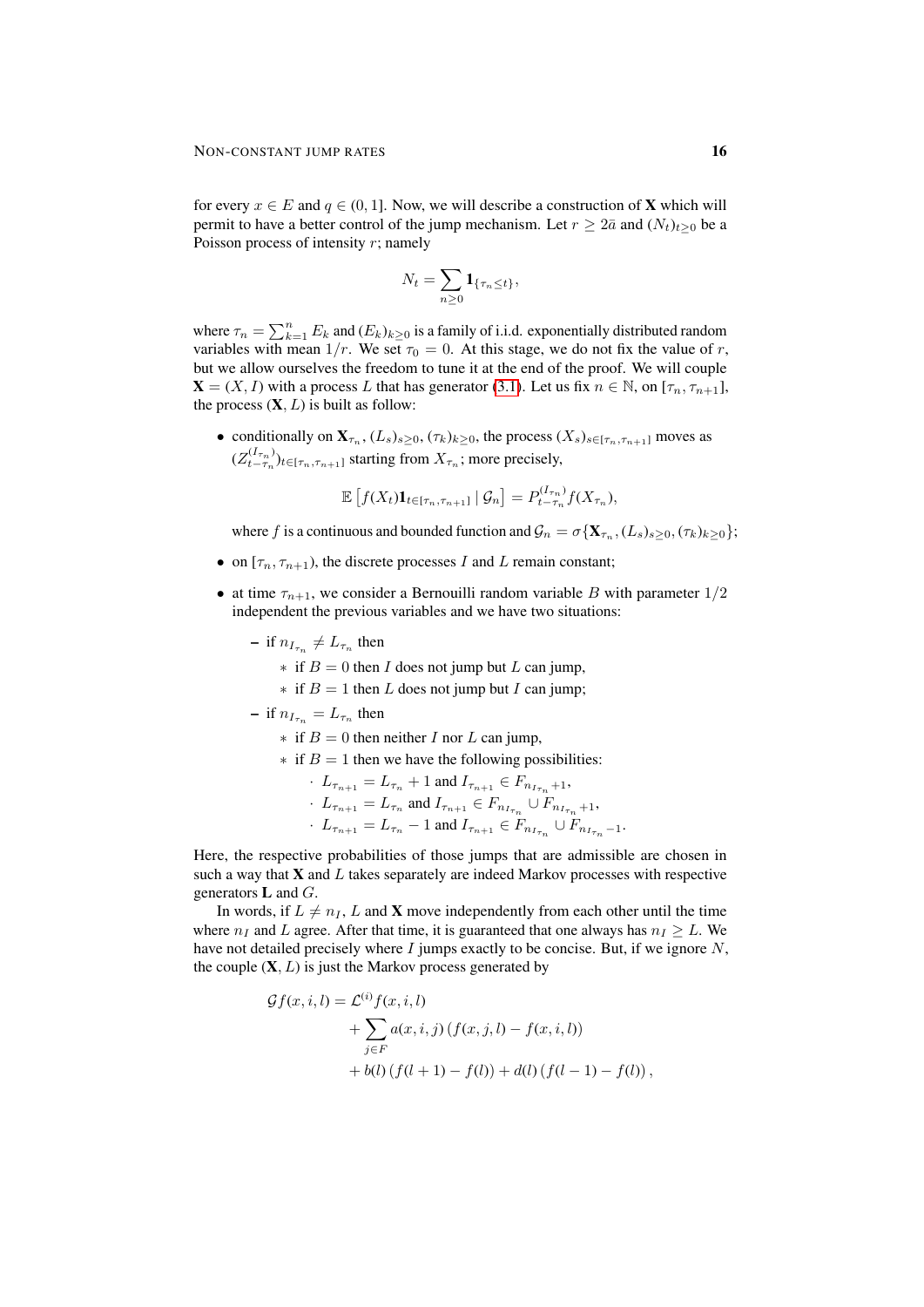if  $l \neq n_i$  and

$$
Gf(x, i, n_i) = \mathcal{L}^{(i)}f(x, i, n_i)
$$
  
+ 
$$
\sum_{j \in F_{n_i-1}} a(x, i, j) (f(x, j, n_i - 1) - f(x, i, n_i))
$$
  
+ 
$$
(d(n_i) - \sum_{j \in F_{n_i-1}} a(x, i, j) (f(x, i, n_i - 1) - f(x, i, n_i))
$$
  
+ 
$$
\sum_{j \in F_{n_i}} a(x, i, j) (f(x, j, n_i) - f(x, i, n_i))
$$
  
+ 
$$
\frac{b(n_i)}{\sum_{k \in F_{n_i+1}} a(x, i, k)} \sum_{j \in F_{n_i+1}} a(x, i, j) (f(x, j, n_i + 1) - f(x, i, n_i))
$$
  
+ 
$$
\frac{\sum_{k \in F_{n_i+1}} a(x, i, k) - b(n_i)}{\sum_{k \in F_{n_i+1}} a(x, i, k)} \sum_{j \in F_{n_i+1}} a(x, i, j) (f(x, j, n_i) - f(x, i, n_i)).
$$

Now, for all  $t \geq 0$  and  $x \in E$ , we have

$$
\mathbf{P}_{t}V^{q}(x) = \mathbb{E}\left[P_{t-\tau_{N_{t}}}^{(I_{\tau_{N_{t}}})}V^{q}(X_{\tau_{N_{t}}})\right] \leq \mathbb{E}\left[e^{-\alpha(I_{\tau_{N_{t}}})(t-\tau_{N_{t}})}V^{q}(X_{\tau_{N_{t}}})+K\right]
$$
\n
$$
= \mathbb{E}\left[e^{-\alpha(L_{\tau_{N_{t}}})(t-\tau_{N_{t}})}V^{q}(X_{\tau_{N_{t}}})\right] + K
$$
\n
$$
= \mathbb{E}\left[e^{-\alpha(L_{\tau_{N_{t}}})(t-\tau_{N_{t}})}P_{\tau_{N_{t}}-\tau_{N_{t}-1}}^{(I_{\tau_{N_{t}}}-1)}V^{q}(X_{\tau_{N_{t}-1}}) + K\right]
$$
\n
$$
\leq \ldots \leq \mathbb{E}\left[e^{-\int_{0}^{t}q\alpha(L_{s})ds}\right]V(x) + K\sum_{n\geq 0}\mathbb{E}\left[e^{-q\int_{0}^{\tau_{n}}\alpha(L_{s})ds}\right]. \quad (3.2)
$$

Now, using Lemma [2.6,](#page-7-0) there exist  $C, \eta > 0$  and  $q \in (0, 1]$  such that

<span id="page-16-1"></span><span id="page-16-0"></span>
$$
\mathbb{E}\left[e^{-\int_0^t q\alpha(L_s)ds}\right] \le Ce^{-\eta t},\tag{3.3}
$$

Hence, it only remains to prove that

$$
\sum_{n\geq 0} \mathbb{E}\left[e^{-q\int_0^{\tau_n} \alpha(L_s)ds}\right] < +\infty.
$$

We cannot deduce this directly from equation [\(3.3\)](#page-16-0) but, heuristically, if r and n are large enough then the law of large number gives that  $\tau_n \approx n/r$  and thus

$$
\mathbb{E}\left[e^{-\int_0^{\tau_n} q\alpha(I_s)ds}\right] \approx \mathbb{E}\left[e^{-\int_0^{n/r} q\alpha(I_s)ds}\right] \le Ce^{-\eta n/r},
$$

and the previous sum is finite. Now, we estimate the left hand side of the previous equation following that  $\tau_n$  is lower than  $n/r$ , close to  $n/r$  or higher than  $n/r$ . Note that we have not

<span id="page-16-2"></span>
$$
e^{-\int_0^{\tau_n} q\alpha(I_s)ds} \le 1,
$$

because  $\alpha$  can be negative. Let  $\epsilon > 0$  and denote by  $\varrho$  the worst case of decay:

$$
\varrho = -\min\{q\alpha(k) \mid k \in F\}.
$$
\n(3.4)

If  $\tau_n$  is close to  $n/r$  then we have from [\(3.3\)](#page-16-0) the bound

 $\mathbb{E}\Big[e^{-\int_0^{\tau_n}q\alpha(I_s)ds}\mathbf{1}_{\{\tau_n\in[nr^{-1}(1-\epsilon),nr^{-1}(1+\epsilon)]\}}\Big]$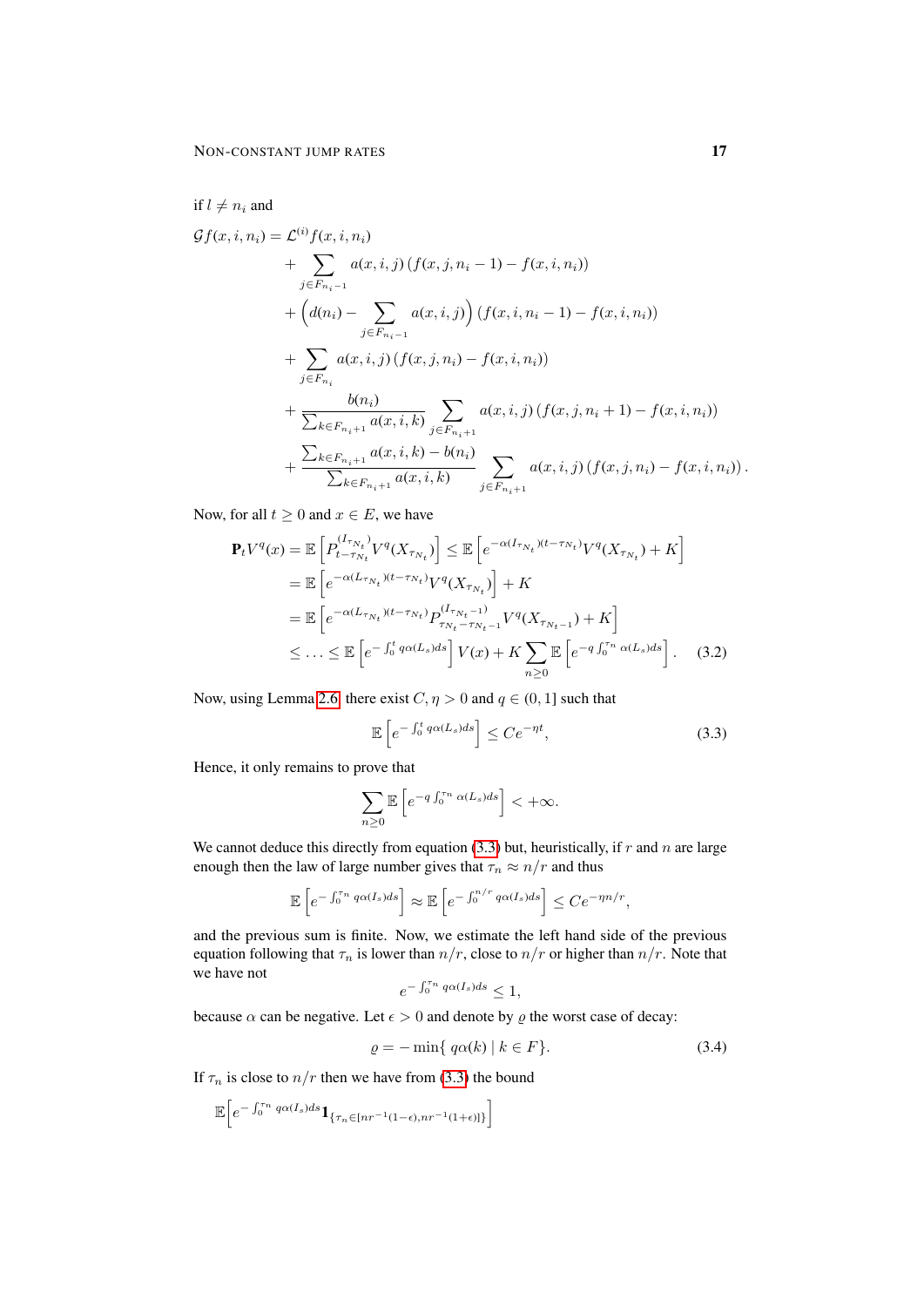$$
\leq e^{2\rho \varepsilon n/r} \mathbb{E}\Big[e^{-\int_0^{nr^{-1}(1-\epsilon)} q\alpha(I_s)ds} \mathbf{1}_{\{\tau_n \in [nr^{-1}(1-\epsilon), nr^{-1}(1+\epsilon)]\}}\Big]
$$
  

$$
\leq e^{2\rho \varepsilon n/r} \mathbb{E}\Big[e^{-\int_0^{nr^{-1}(1-\epsilon)} q\alpha(I_s)ds}\Big] \leq Ce^{-nr^{-1}(\eta - \epsilon(2\varrho + \eta))}.
$$

Thereafter, we therefore fix  $\epsilon < \eta(2\rho + \eta)^{-1}$ . Now, if  $\tau_n$  is lower than  $n/r$  then, using Markov's inequality, we have

$$
\mathbb{E}\left[e^{-\int_0^{\tau_n} q\alpha(I_s)ds}\mathbf{1}_{\{\tau_n < nr^{-1}(1-\epsilon)\}}\right] \leq e^{anr^{-1}(1-\epsilon)}\mathbb{P}\left(\tau_n < nr^{-1}(1-\epsilon)\right)
$$
\n
$$
\leq e^{anr^{-1}(1-\epsilon)}e^{\theta nr^{-1}(1-\epsilon)}\mathbb{E}\left[e^{-\theta\tau_n}\right]
$$
\n
$$
\leq \exp\left(-n\left(\ln\left(1+\frac{\theta}{r}\right)-(1-\epsilon)r^{-1}(\varrho+\theta)\right)\right),
$$

for every  $\theta \ge 0$ . And finally, if  $\tau_n$  is higher than  $n/r$  then, using the Cauchy-Schwarz and Markov inequalities, we have

$$
\mathbb{E}\left[e^{-\int_0^{\tau_n} q\alpha(I_s)ds}\mathbf{1}_{\{\tau_n > nr^{-1}(1+\epsilon)\}}\right] \leq \mathbb{E}\left[e^{2\varrho\tau_n}\right]^{1/2} \mathbb{P}\left(\tau_n > nr^{-1}(1+\epsilon)\right)^{1/2}
$$

$$
\leq \mathbb{E}\left[e^{2\varrho\tau_n}\right]^{1/2} \left(e^{-\theta'nr^{-1}(1+\epsilon)}\mathbb{E}\left[e^{\theta'\tau_n}\right]\right)^{1/2}
$$

$$
\leq \exp\left(-\frac{n}{2}\left(\ln\left(1-\frac{2\varrho}{r}\right) + \ln\left(1-\frac{\theta'}{r}\right) + \frac{\theta'(1+\epsilon)}{r}\right)\right),
$$

where  $\theta' \geq 0$ . Note that in the previous inequality, we have supposed that  $r > 2\varrho$ . Let  $\gamma \in (0, 1)$ , we set  $\theta = \theta' = \gamma r$ . We can find a large r and a small  $\gamma$  verifying

$$
\ln(1+\gamma) - (1-\epsilon)\gamma + (1-\epsilon)r^{-1}\varrho > 0,
$$

and

$$
\ln\left(1-\frac{2\varrho}{r}\right) + \ln\left(1-\gamma\right) + \gamma(1+\epsilon) > 0.
$$

and thus there exist  $C' > 0$  and  $\varepsilon > 0$  such that

$$
\sum_{n\geq 1} \mathbb{E}\left[e^{-\int_0^{\tau_n} q\alpha(I_s)ds}\right] \leq \sum_{n\geq 1} C'e^{-\varepsilon n} <+\infty,
$$

thus concluding the proof by combining this with [\(3.2\)](#page-16-1) and [\(3.3\)](#page-16-0).

 $\Box$ 

Remark 3.9. *If all Markov processes contract, then the proof simplifies considerably. Indeed, if for all*  $i \in F$ *, one has*  $\alpha(i) \geq \zeta > 0$ *, then one has* 

$$
\sum_{n\geq 1}\mathbb{E}\left[e^{-\int_0^{\tau_n}q\alpha(I_s)ds}\right]\leq \sum_{n\geq 1}\mathbb{E}\left[e^{-\zeta\tau_n}\right]\leq \sum_{n\geq 1}\left(\frac{r}{r+\zeta}\right)^n=\frac{r}{\zeta}<\infty.
$$

### 3.3 The contracting distance

This section is divided in three parts. We introduce the distance  $\tilde{d}$  that we will use in Theorem [3.6,](#page-14-1) we build our coupling in such a way that  $\tilde{d}$  will be contracting for it, and we finally prove that it is indeed contracting.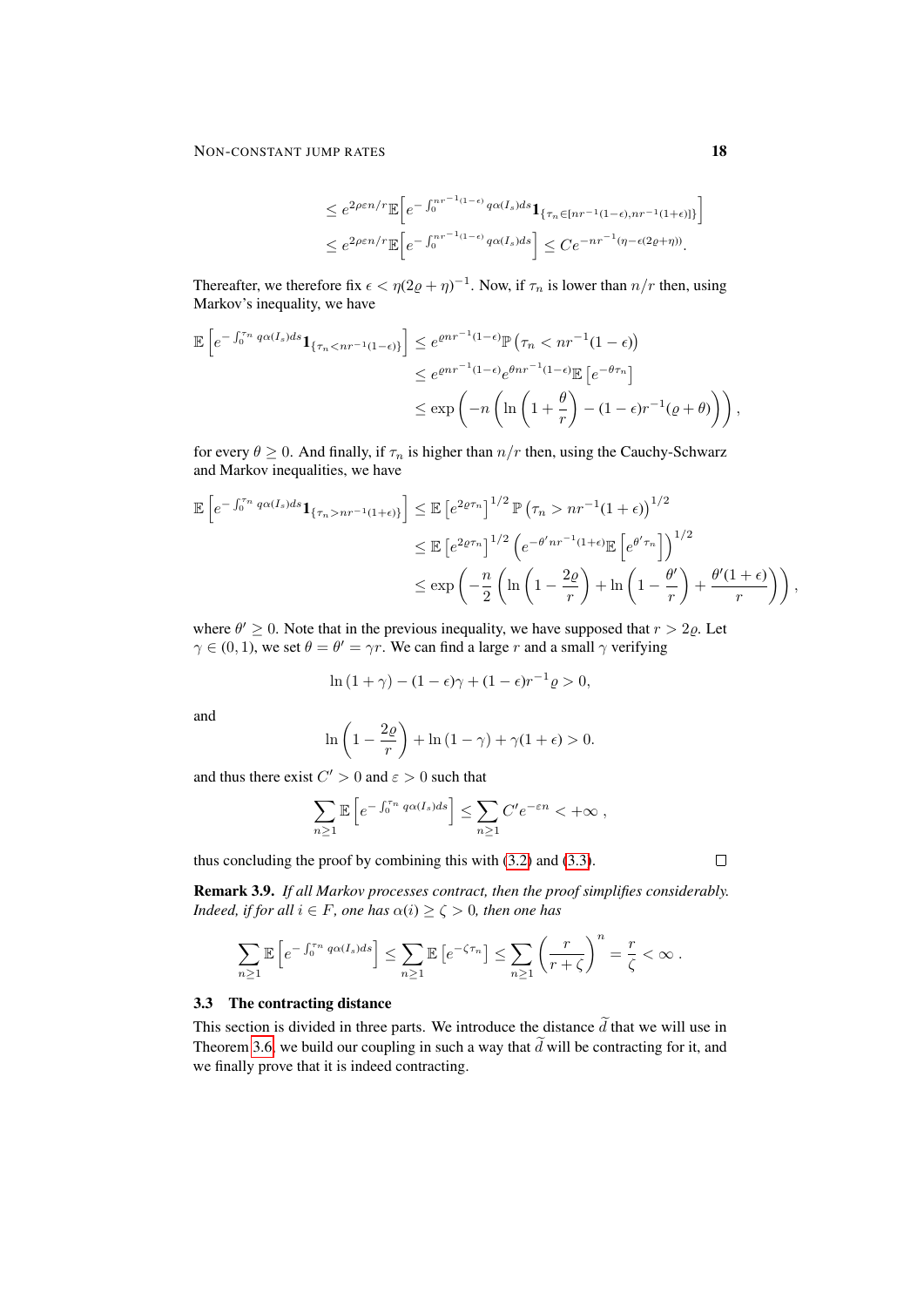#### 3.3.1 Definition of  $\tilde{d}$

Here, we build a distance  $\tilde{d}: (E \times F) \times (E \times F) \rightarrow [0, 1]$  such that there exist  $t_* > 0$ and  $\alpha \in (0, 1)$  verifying

$$
\widetilde{d}(\mathbf{x}, \mathbf{y}) < 1 \quad \Rightarrow \quad \forall t \ge t_*, \quad \mathbb{E}[\mathcal{W}_{\widetilde{d}}(\delta_{\mathbf{x}} P_t, \delta_{\mathbf{y}} P_t)] \le \alpha \widetilde{d}(\mathbf{x}, \mathbf{y}). \tag{3.5}
$$

where  $\mathbf{x} = (x, i)$  and  $\mathbf{y} = (y, j)$  belong to  $E \times F$ . Since we can say nothing when  $i \neq j$ , we will take  $d(x, y)$  constant equal to 1 in this case. When  $i = j$  we want to use Assumption [1.3](#page-3-1) to prove a decay. But it is more useful to "decrease the contraction" of the underlying Markov semigroup. More precisely, by Jensen inequality, Assumption [1.3](#page-3-1) gives

$$
\mathcal{W}_{d^q}(\mu P_t^{(i)}, \nu P_t^{(i)}) \le e^{-q\rho(i)t} \mathcal{W}_{d^q}(\mu, \nu),
$$

for all  $t \geq 0$ ,  $q \in (0, 1]$  and every probability measures  $\mu$ ,  $\nu$ . Finally, we define  $\tilde{d}$  by

$$
\widetilde{d}(\mathbf{x}, \mathbf{y}) = \mathbf{1}_{i \neq j} + \mathbf{1}_{i = j} \left( \delta^{-1} d^q(x, y) \wedge 1 \right),
$$

where  $\delta > 0$  will be determined later. Now, if a coupling  $(\mathbf{X}_t, \mathbf{Y}_t)_{t>0} = ((X_t, I_t), (Y_t, J_t))_{t>0}$ starting from  $(x, y)$ , verifies  $d(x, y) < 1$ , then  $I_0 = J_0 = i = j$ . So, we will try to build our coupling in such a way that  $I$  and  $J$  remain equal for as long as possible. More precisely, if we set

<span id="page-18-0"></span>
$$
T = \inf\{s \ge 0 \mid I_s \ne J_s\},\tag{3.6}
$$

then we will prove that there exists  $K > 0$  and a choice of coupling such that

$$
\mathbb{P}(T < \infty) \leq K d(x, y).
$$

#### 3.3.2 Construction of our coupling

Here, we fix  $\mathbf{x} = (x, i)$ ,  $\mathbf{y} = (y, j)$  in **E** and we let  $t > 0$ . Let  $r \ge 0$  and  $(N_t)_{t>0}$  be a Poisson process of intensity r with  $N_t = \sum_{n\geq 0} \mathbf{1}_{\{\tau_n \leq t\}}$  and  $\overline{\tau}_n = \sum_{k=1}^n E_k$  for a family  $(E_k)_{k>0}$  of i.i.d. exponential variables as before and  $\tau_0 = 0$ . We assume that  $r \geq 2\bar{a}$ , i.e. that is r is bigger than the jump rates of I or J. As in the proof of Lemma [3.8](#page-14-0) and Theorem [1.5,](#page-4-1) we give the construction of our coupling  $(X, Y)$  at the jump times of N. Let  $n \in \{0, ..., N_t\}$ , we consider the following dynamics:

- If  $I_{\tau_n} \neq J_{\tau_n}$  then  $X_s$  and  $Y_s$  evolve independently for every  $s \in [\tau_n, \tau_{n+1} \wedge t)$ .
- If  $I_{\tau_n} = J_{\tau_n}$  then by Assumption [1.3,](#page-3-1) we can couple X and Y in such a way that

$$
\mathbb{E}\left[d(X_{\tau_{n+1}\wedge t}, Y_{\tau_{n+1}\wedge t}) \mid \mathcal{G}_{\tau_n}\right] \le e^{-\rho(I_{\tau_n})(\tau_{n+1}\wedge t - \tau_n)}d(X_{\tau_n}, Y_{\tau_n}),
$$

where  $\mathcal{G}_n = \sigma\{(\mathbf{X}_{\tau_n}, \mathbf{Y}_{\tau_n}), (\tau_k)_{k \geq 0}\}.$ 

At the jump times of  $N$  the situation is different since  $I$  or  $J$  may jump. We will optimise the chance that I and J jump simultaneously. For each  $n \in \mathbb{N}^*$ , we cut [0, 1]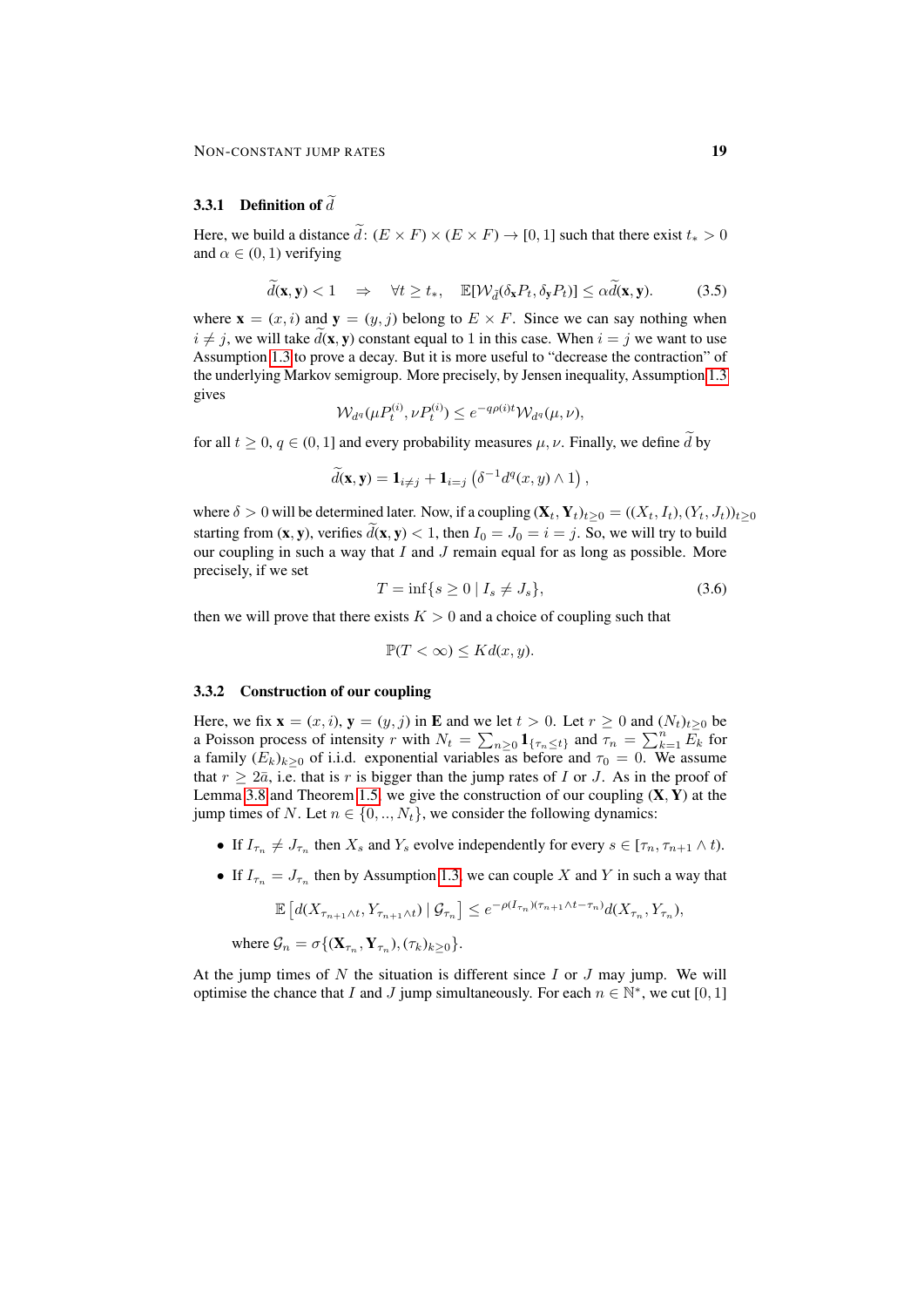in four parts  $I_0^n$ ,  $I_1^n$ ,  $I_2^n$ ,  $I_3^n$  in such a way that

$$
\lambda(I_0^n) = \frac{1}{r} \sum_{j \in F} \left( a(X_{\tau_n -}, I_{\tau_n}, j) - a(Y_{\tau_n -}, I_{\tau_n}, j) \right)_+,
$$
  
\n
$$
\lambda(I_1^n) = \frac{1}{r} \sum_{j \in F} \left( a(Y_{\tau_n -}, I_{\tau_n}, j) - a(X_{\tau_n -}, I_{\tau_n}, j) \right)_+,
$$
  
\n
$$
\lambda(I_2^n) = \frac{1}{r} \sum_{j \in F} a(X_{\tau_n -}, I_{\tau_n}, j) \wedge a(Y_{\tau_n -}, I_{\tau_n}, j),
$$
  
\n
$$
\lambda(I_3^n) = 1 - \frac{1}{r} \sum_{j \in F} a(X_{\tau_n -}, I_{\tau_n}, j) \vee \sum_{j \in F} a(Y_{\tau_n -}, I_{\tau_n}, j),
$$

where  $\lambda$  is the Lebesgue measure and  $(x)_{+} = \max(x, 0)$ . Let  $(U_n)_{n>0}$  be a sequence of i.i.d. random variables uniformly distributed on  $[0, 1]$ , we couple I and J at the jump times as follows:

- For  $U_n \in I_0^n$ , I jumps, but J does not jump.
- For  $U_n \in I_1^n$ , *J* jumps, but *I* does not jump.
- For  $U_n \in I_2^n$ , I and J both jump simultaneously to the same location.
- For  $U_n \in I_3^n$ , I and J both stay in place.

The second components,  $X$  and  $Y$ , do not jump. Finally, we also couple  $X$  and  $Y$  with a continuous Markov chain  $L$  which only depend to  $U$  and  $N$  and which verifies

$$
\forall t \geq 0, \ \rho(I_t) \geq \alpha(L_t).
$$

This Markov chain L is constructed as in section [3.8.](#page-14-0)

**Remark 3.10.** *This coupling is not quite Markovian since, between times*  $\tau_n$  *and*  $\tau_{n+1}$ *, it already uses information about the pair*  $(X_t, Y_t)$  *at time*  $\tau_{n+1}$ *. However, in many situations to which our results apply there exists a Markovian coupling with generator*  $\mathbb{L}^{(i)}$  which minimises the Wasserstein distance for each of the underlying processes. In *this case, we can make our coupling Markovian with generator*

$$
\mathbb{L}f(\mathbf{x}, \mathbf{y}, n) = \mathbb{L}^{(i)}f(\mathbf{x}, \mathbf{y}, n) + \sum_{k \in F} (a(x, i, k) - a(y, j, k))_{+} f((x, k), \mathbf{y}, n + 1)
$$
  
+ 
$$
\sum_{k \in F} (a(y, j, k) - a(x, i, k))_{+} f(\mathbf{x}, (y, k), n + 1)
$$
  
+ 
$$
\sum_{k \in F} a(x, i, k) \wedge a(y, j, k) f((x, k), (y, k), n + 1)
$$
  
+ 
$$
\left(r - \sum_{k \in F} a(x, i, k) \vee a(y, j, k)\right) f(\mathbf{x}, \mathbf{y}, n + 1) - rf(\mathbf{x}, \mathbf{y}, n).
$$

## 3.3.3 The distance  $\tilde{d}$  is contracting for P

In this subsection, we show that the distance  $\tilde{d}$  defined above is indeed contracting for the coupling constructed in the previous subsection. This is formulated in the following result.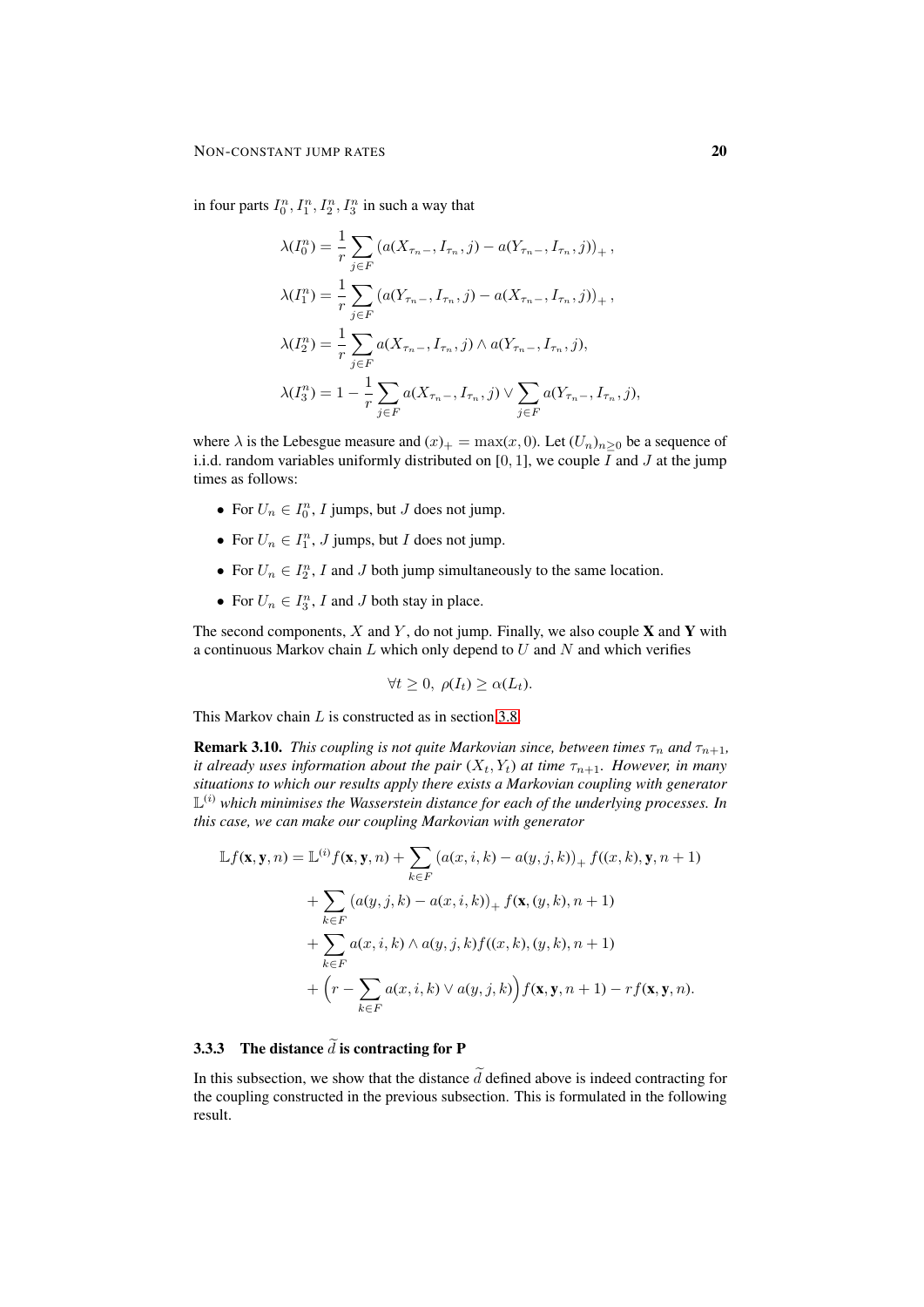<span id="page-20-0"></span>**Lemma 3.11.** *Let*  $(X_t, Y_t)_{t\geq0}$  *be the coupling of the previous section. Under the assumptions of Theorem [3.2,](#page-12-1) we can choose* r *and* δ *in such a way that*

$$
\forall t \geq t_*, \ \mathbb{E}\left[\widetilde{d}(\mathbf{X}_t, \mathbf{Y}_t)\right] \leq \gamma \widetilde{d}(\mathbf{x}, \mathbf{y}),
$$

*for some*  $\gamma \in (0, 1)$  *and*  $t_* > 0$ *, and all*  $\mathbf{x}, \mathbf{y} \in E \times F$  *verifying*  $\tilde{d}(\mathbf{x}, \mathbf{y}) < 1$ *.* 

*Proof.* Recall that since  $\tilde{d}(\mathbf{x}, \mathbf{y}) < 1$  one has  $I_0 = J_0$  and that T, defined in [\(3.6\)](#page-18-0), denotes the first time of separation of I and J. Using Lemma [2.6,](#page-7-0) there exist  $q \in (0, 1]$ and  $C, \eta > 0$  such that

$$
\mathbb{E}\left[\tilde{d}(\mathbf{X}_t, \mathbf{Y}_t)\right] \leq \mathbb{E}\left[\mathbf{1}_{\{T=\infty\}} \frac{1}{\delta} d^q(X_t, Y_t) + \mathbf{1}_{\{T<+\infty\}}\right] \n\leq \frac{1}{\delta} \mathbb{E}\left[e^{-\int_0^t q\alpha(L_s)ds}\right] \mathbb{E}[d^q(x, y)] + \mathbb{P}(T<+\infty) \n\leq Ce^{-\eta t} \tilde{d}(\mathbf{x}, \mathbf{y}) + \mathbb{P}(T<+\infty).
$$

Here, we have used the fact that

$$
\mathbb{E}\left[\mathbf{1}_{\{T=\infty\}}d^{q}(X_{t},Y_{t})\right] \leq \mathbb{E}\left[\mathbf{1}_{\{T\geq\tau_{N_{t}}\}}e^{-q\alpha(L_{\tau_{N_{t}}})(t-\tau_{N_{t}})}d^{q}(X_{\tau_{N_{t}}},Y_{\tau_{N_{t}}})\right]
$$
\n
$$
\leq \mathbb{E}\left[\mathbf{1}_{\{T\geq\tau_{N_{t}}\}}e^{-q\alpha(L_{\tau_{N_{t}}})(t-\tau_{N_{t}})}\mathbb{E}\left[d^{q}(X_{\tau_{N_{t}}},Y_{\tau_{N_{t}}})\mid\mathcal{G}_{n}\right]\right]
$$
\n
$$
\leq \mathbb{E}\left[\mathbf{1}_{\{T\geq\tau_{N_{t}-1}\}}e^{-\int_{\tau_{N_{t}-1}}^{t}q\alpha(L_{s})ds}d^{q}(X_{\tau_{N_{t}-1}},Y_{\tau_{N_{t}-1}})\right]
$$
\n
$$
\leq \mathbb{E}\left[e^{-\int_{0}^{t}q\alpha(L_{s})ds}\right]\mathbb{E}[d^{q}(x,y)].
$$

It remains to obtain a bound on  $\mathbb{P}(T < +\infty)$ . Since I and J can only jump when N jumps,  $T$  can be finite only if it is one of the jump times of  $N$ . So, we set

$$
A_n = \{T = \tau_n\} = \{T \ge \tau_n \text{ and } I_{\tau_n} \ne J_{\tau_n}\}.
$$

By Assumption [1.1,](#page-2-0) we have

$$
\mathbb{P}(A_n) = \mathbb{P}(\{U_n \in I_0^n \cup I_1^n \cup I_3^n\} \cap \{T \ge \tau_n\})
$$
\n
$$
\leq \mathbb{E}\left[\frac{2\mathbf{1}_{\{T \ge \tau_n\}} \sum_{j \in F} |a(X_{\tau_n-}, I_{\tau_n-}, j) - a(Y_{\tau_n-}, I_{\tau_n-}, j)|}{r}\right]
$$
\n
$$
\leq \mathbb{E}\left[\left(\frac{2\mathbf{1}_{\{T \ge \tau_n\}} \sum_{j \in F} |a(X_{\tau_n-}, I_{\tau_n-}, j) - a(Y_{\tau_n-}, I_{\tau_n-}, j)|}{r}\right)^q\right]
$$
\n
$$
\leq \frac{2^q \kappa^q}{r^q} \mathbb{E}\left[d(X_{\tau_n-}, Y_{\tau_n-})^q\right] \leq \frac{2^q \kappa^q}{r^q} \mathbb{E}\left[e^{-q \int_0^{\tau_n} \alpha(L_s) ds}\right] d(x, y)^q.
$$

Hence

$$
\mathbb{P}\left(T < \infty\right) = \sum_{n\geq 1} \mathbb{P}\left(A_n\right) \leq \frac{2^q \kappa^q}{r^q} d(x, y)^q \sum_{n\geq 1} \mathbb{E}\left[e^{-q \int_0^{\tau_n} \alpha(L_s) ds}\right].
$$

Now, similarly to the proof of Lemma [3.8,](#page-14-0) there exist  $C' > 0$  and  $\varepsilon > 0$  verifying

$$
\sum_{n\geq 1} \mathbb{E}\left[e^{-q\int_0^{\tau_n} \alpha(L_s)ds}\right] \leq \sum_{n\geq 1} C'e^{-\varepsilon n} =: \tilde{C} < +\infty.
$$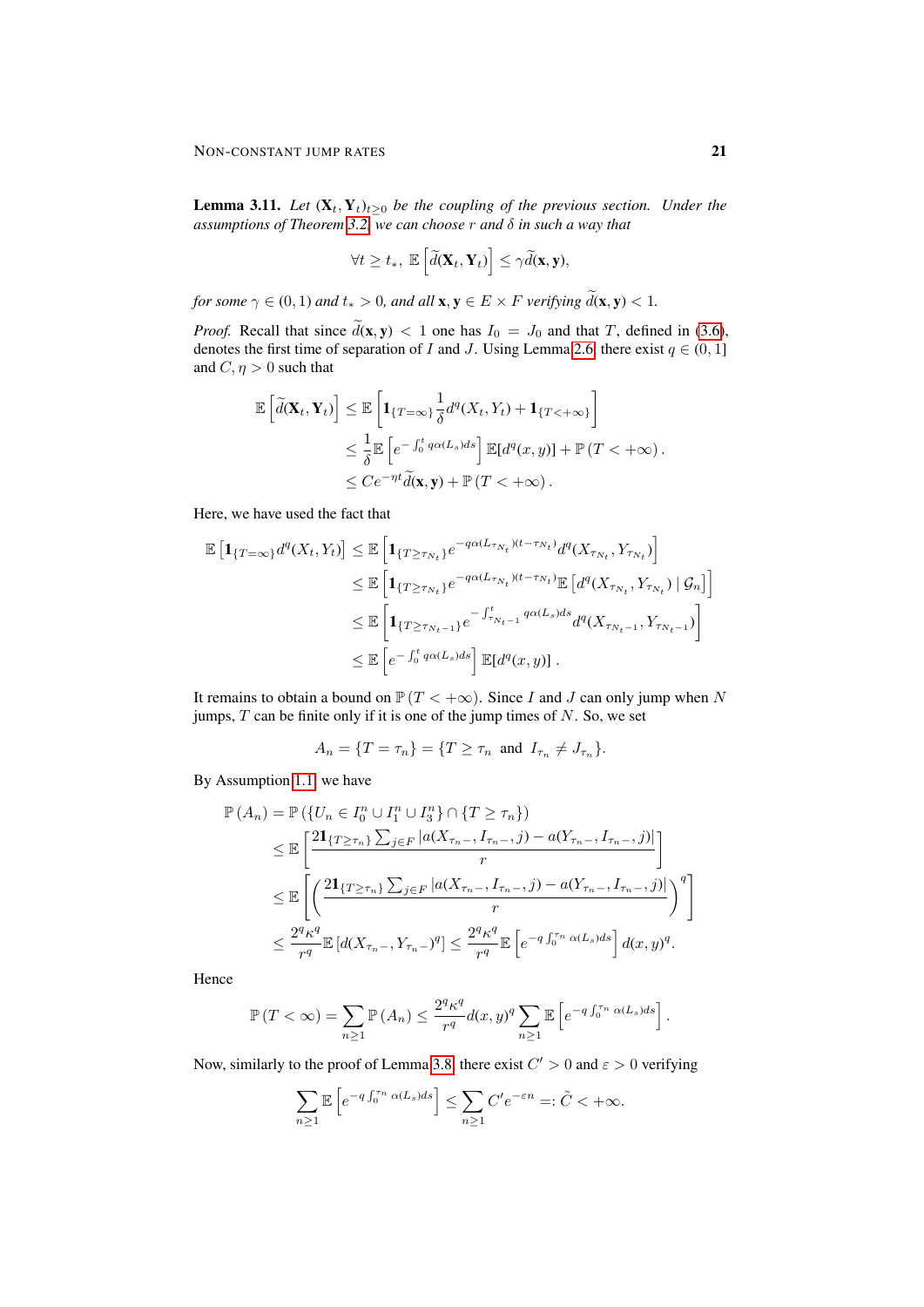Combining these bounds, we obtain the estimate

$$
\mathbb{E}\left[\widetilde{d}(\mathbf{X}_t,\mathbf{Y}_t)\right] \leq \left(Ce^{-\eta t} + \frac{(2\kappa)^q \widetilde{C}}{r^q} \delta\right) \widetilde{d}(\mathbf{x}, \mathbf{y}).
$$

First making  $\delta$  sufficiently small and then taking t large enough, we thus obtain the announced result. П

## 3.4 Bounded sets are  $\tilde{d}$ -small

Here, we prove that if a set is bounded then it is  $\tilde{d}$ -small.

<span id="page-21-0"></span>**Lemma 3.12.** *Under the assumptions of Theorem [3.2,](#page-12-1) if*  $S \subset E \times F$  *is of bounded diameter in the sense that*

$$
R = \sup\{d(x, y) \mid \mathbf{x}, \mathbf{y} \in S\} < +\infty,
$$

*then there exist*  $t_*, t^* > 0$  *such that S is*  $\tilde{d}$ -*small for*  $P_t$ *, for all*  $t \in [t_*, t^*]$ *.* 

*Proof.* Let  $\mathbf{x} = (x, i)$  and  $\mathbf{y} = (y, j)$  be two different points of S. By Assumption [3.1,](#page-12-2) there exists  $i_0 \in F$  such that  $\rho(i_0) > 0$ . Let  $(\mathbf{X}_t)_{t>0}$  and  $(\mathbf{Y}_t)_{t>0}$  be two independent processes generated by [\(1.2\)](#page-2-2) and starting respectively from x and y. Let us denote

 $\tau_{\text{in}} = \inf \{ t \ge 0 \mid I_t = J_t = i_0 \}$  and  $\tau_{\text{out}} = \inf \{ t \ge \tau_{\text{in}} \mid I_t \ne i_0 \text{ or } J_t \ne i_0 \}$ .

For every  $b, c > 0$  such that  $b > c$ , we define

$$
p_{c,b}(\mathbf{x}, \mathbf{y}) = \mathbb{P}(\tau_{\text{in}} < c, \tau_{\text{out}} > b) .
$$

By Assumptions [1.1](#page-2-0) and [1.2,](#page-2-1) we have  $p_{c,b}(\mathbf{x}, \mathbf{y}) > 0$ . Using the fact that a is bounded, a coupling argument shows that  $p_{c,b}$  is lower bounded by a positive quantity which only depends on  $i$  and  $j$ . We then obtain the bound

$$
\mathbb{E}\left[\widetilde{d}(\mathbf{X}_t, \mathbf{Y}_t)\right] \leq \mathbb{E}\left[\mathbf{1}_{\{\tau_{\text{in}} < c, \tau_{\text{out}} > b\}}\widetilde{d}(\mathbf{X}_t, \mathbf{Y}_t)\right] + 1 - p_{c,b}(\mathbf{x}, \mathbf{y})
$$
  
\n
$$
\leq 1 - p_{c,b}(\mathbf{x}, \mathbf{y})\left(1 - \delta^{-1}e^{\theta c}e^{-\rho(i_0)t}d(x, y)\right)
$$
  
\n
$$
\leq 1 - p_{c,b}(\mathbf{x}, \mathbf{y})\left(1 - \delta^{-1}e^{\theta c}e^{-\rho(i_0)t}R\right),
$$

where  $\varrho$  was defined in [\(3.4\)](#page-16-2). There exist  $c > 0$  and  $t_* > c$  such that  $1 - \delta^{-1} e^{\varrho c} e^{-\rho(t_0)t_*} R > 0$ 0. Since F is finite, we can furthermore bound  $p_{c,b}$  from below by the minimum over all  $i, j \in F$ , and the result follows for any  $b > t_*$  and  $t^* \in (t_*, b)$ . П

Remark 3.13. *One can see from this proof that it is not necessary that the jump rates are lower bounded, as in Assumption [1.2.](#page-2-1) Indeed, we need that, for each*  $i, j \in F$ *, the jump times of* I *are stochastically smaller than a variable which does not depend of the dynamics of* X*.*

#### 3.5 Proofs of Theorem [1.6](#page-4-2) and Theorem [3.2](#page-12-1)

Lemma [2.2](#page-6-6) and Lemma [3.8](#page-14-0) give the existence of a Lyapunov function  $V$ , Lemma [3.11](#page-20-0) shows that  $d$  is contracting for **P**, and Lemma [3.12](#page-21-0) proves that sublevel sets of  $V$  are d-small. So we can use Theorem [3.6](#page-14-1) to deduce that there exist a probability measure  $\pi$ and some constants  $C, \lambda, t_0 > 0$  such that

$$
\forall t \geq t_0, \; \mathcal{W}_{\widetilde{\mathbf{d}}} \left( \boldsymbol{\mu} \mathbf{P}_t, \boldsymbol{\pi} \right) \leq C e^{-\lambda t} \mathcal{W}_{\widetilde{\mathbf{d}}} \left( \boldsymbol{\mu}, \boldsymbol{\pi} \right),
$$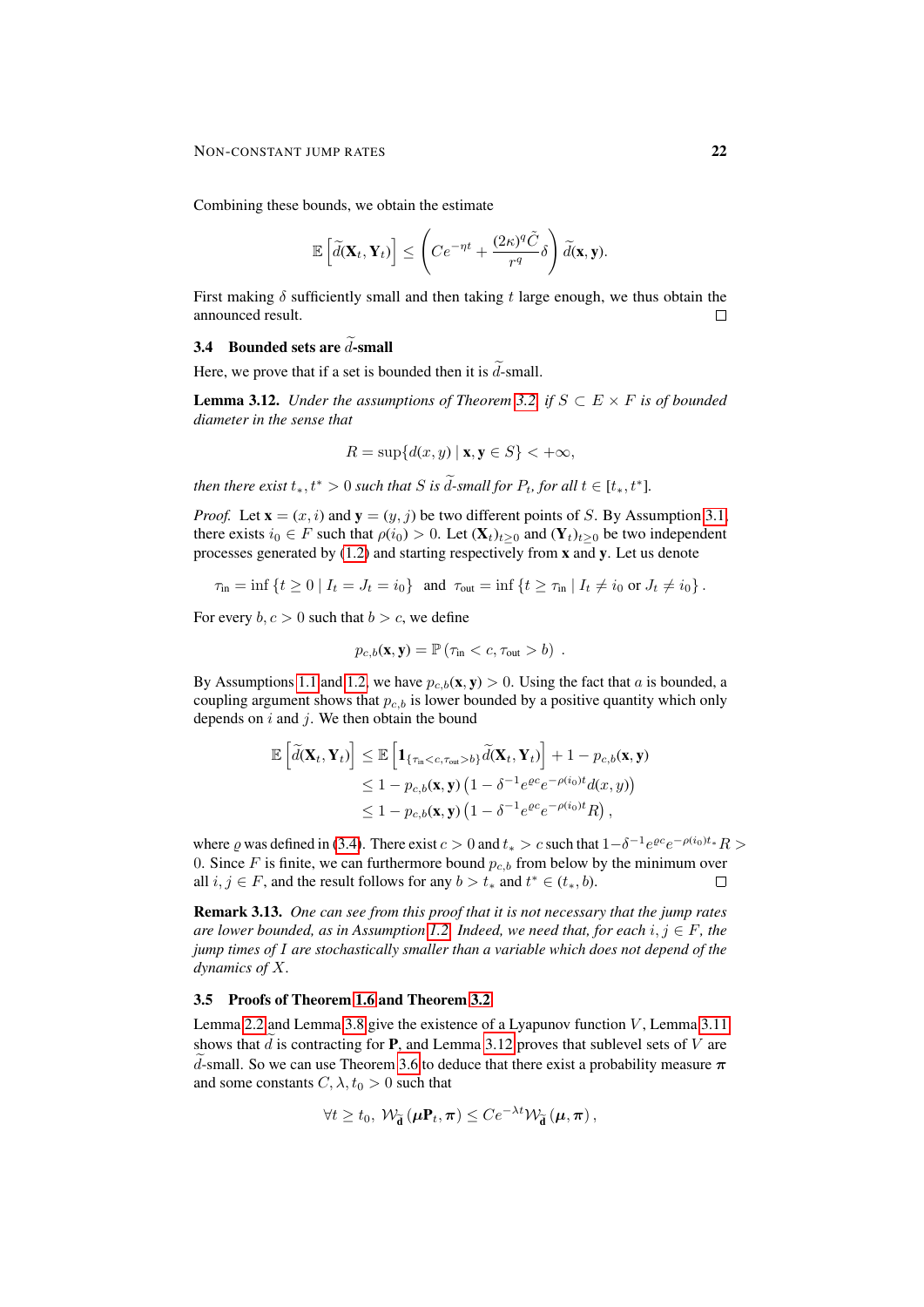for every probability measure  $\mu$  on **E**. In this expression,  $\tilde{d}$  is defined by

$$
\mathbf{d}(\mathbf{x}, \mathbf{y}) = \sqrt{(\mathbf{1}_{i \neq j} + \mathbf{1}_{i=j}(1 \wedge d^q(x, y)))(1 + d^q(x, x_0) + d^q(y, x_0))},
$$

where  $\mathbf{x} = (x, i)$ ,  $\mathbf{y} = (y, j)$  belong to **E**,  $x_0$  is as in Assumption [1.3](#page-3-1) and  $q \in (0, 1]$ . We conclude the proof by noting that  $d \le d$ .

## <span id="page-22-0"></span>4 Two special cases

Here, we give some sufficient conditions allowing to verify our main assumptions in situations where the underlying processes are deterministic or diffusive. Note that we can find sufficient conditions in [\[Clo12\]](#page-27-11) for stochastically monotone processes, in [\[CJ10\]](#page-27-18) for birth-death processes and in [\[Ebe11\]](#page-27-19) for diffusion processes.

### <span id="page-22-1"></span>4.1 The case of diffusion processes

Let us recall that a diffusion process on  $\mathbb{R}^d$ ,  $d \in \mathbb{N}^*$ , is a process generated by

<span id="page-22-2"></span>
$$
\forall x \in \mathbb{R}^d, \ \mathcal{L}f(x) = \sum_{i=1}^d b_i(x)\partial_i f(x) + \sum_{i,j=1}^d \sigma_{i,j}(x)\partial_{i,j} f(x),\tag{4.1}
$$

where f is a smooth enough function and  $b$ ,  $\sigma$  are regular enough, say

$$
\forall x, y \in \mathbb{R}^d, \|\sigma(x) - \sigma(y)\| + \|b(x) - b(y)\| \le K \|x - y\|.
$$

for some  $K > 0$ .

<span id="page-22-3"></span>**Lemma 4.1.** *Let*  $(P_t)_{t>0}$  *be the Markov semigroup generated by* [\(4.1\)](#page-22-2)*. If* 

$$
\forall x, y \in \mathbb{R}^d, \ \langle b(x) - b(y), x - y \rangle \le -\alpha \|x - y\|^2,
$$

*for some*  $\alpha \in \mathbb{R}$ *, then* 

$$
\forall t \geq 0, \ \mathcal{W}_{\|\cdot\|}(\mu P_t, \nu P_t) \leq e^{-\alpha t} \mathcal{W}_{\|\cdot\|}(\mu, \nu),
$$

*for any probability measures* µ *and* ν*.*

*Proof.* It is usually proved considering the same Brownian motion for two different solutions of the SDE starting with different initial measures.  $\Box$ 

Assumptions of Theorem [1.8](#page-5-1) or Theorem [1.9](#page-0-1) are satisfied if one of the underlying diffusions verifies Hörmander's hypoellipticity assumption. See for instance  $[Hai11]$  $[Hai11]$ for an introduction on this subject.

Remark 4.2 (Exponential convergence for an infinite dimensional process). *The previous result gives also the convergence for switching Fokker-Planck processes. Indeed, we*  $c$ an  $\emph{consider that each underlying Markov process }$   $(Z_t^{(i)})_{t\geq 0}$  is deterministic, belongs to *the space of smooth density functions, and verifies*

$$
\partial_t Z_t^{(i)}(x) = \sum_{k=1}^d -\partial_k (b_k Z_t^{(i)})(x) + \sum_{k,l=1}^d \partial_{k,l} (\sigma_{k,l} Z_t^{(i)})(x)
$$

*for all*  $x \in \mathbb{R}^d$ , and  $t \geq 0$ . The previous lemma gives a contraction as in Assumption [1.3,](#page-3-1) *for each underlying process, where* d *is the Wasserstein metric.*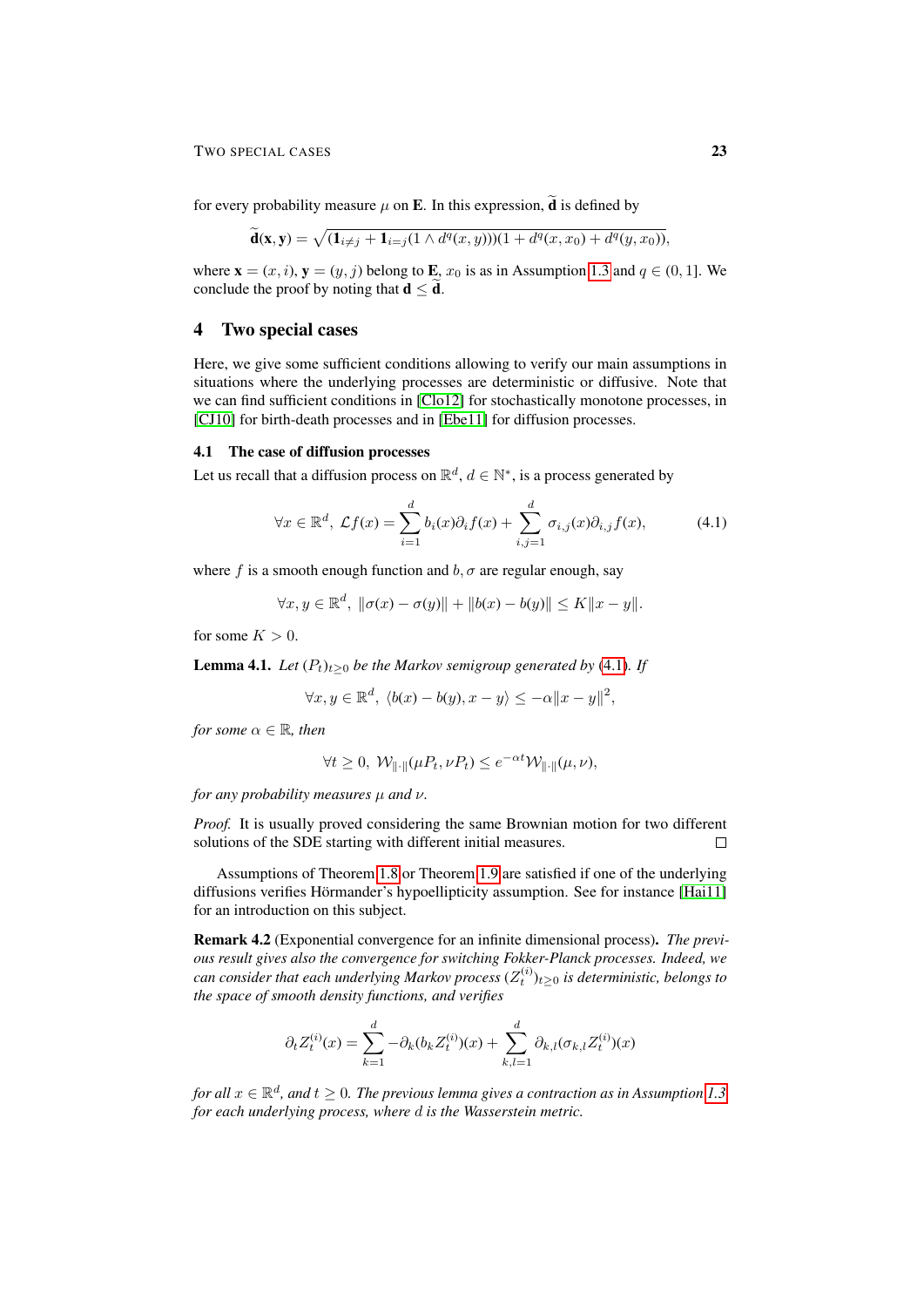#### <span id="page-23-1"></span>4.2 Case of piecewise deterministic Markov processes

Let us assume that each one of the underlying Markov processes is actually deterministic. More precisely, we consider that  $\mathcal{L}^{(i)}f = G^{(i)} \cdot \nabla f$ , for every  $i \in F$ , where  $(G^{(i)})_{i \in F}$  is a family of vector fields such that the ordinary differential equations  $x' = G^{(i)}(x)$  have a unique and global solution for any initial condition, for every  $i \in F$ . Lemma [4.1](#page-22-3) gives the assumption in order to apply Theorem [1.5](#page-4-1) and Theorem [1.6.](#page-4-2) In general, we can not apply Theorem [1.8](#page-5-1) or Theorem [3.3](#page-13-0) but [\[BH12,](#page-26-1) [BLMZ12b\]](#page-26-3) give a sufficient condition ensuring that X generates densities:

<span id="page-23-2"></span>**Assumption 4.3** (Hörmander-type bracket conditions). Let  $\mathcal{G}_0 = \{G^{(i)} - G^{(j)}, i \neq j\}$ *and for all*  $k \geq 0$ *,* 

$$
\mathcal{G}_{k+1} = \{ [G^{(i)}, G] \mid i \in F, G \in \mathcal{G}_k \},
$$

where  $\llbracket , \rrbracket$  designs the Lie bracket. We have  $\mathcal{G}_k(x) = \{ G(x) \mid G \in \mathcal{G}_k \} = \mathbb{R}^d$ .

In this case our main theorem gives

Theorem 4.4. *Let us suppose that Assumptions [1.1,](#page-2-0) [1.2](#page-2-1) and [4.3](#page-23-2) hold. If one of the two following assumptions is satisfied:*

• a(x, i, j) *does not depend to* x *and* I *is ergodic with an invariant measure* ν *satisfying*

$$
\sum_{i \in F} \nu(i)\lambda(i) > 0;
$$

• *Assumption [3.1](#page-12-2) holds and*

$$
\sum_{i \in F} \nu(i)\alpha(i) > 0,
$$

*for some increasing sequence*  $\alpha$  *satisfying*  $\alpha(n) \leq \min_{i \in F_n} \lambda(i)$ *, for all*  $n \leq \bar{n}$ *.* 

*then there exist a probability measure*  $\pi$  *and two constants*  $C, \lambda, t_0 > 0$  *such that* 

$$
\forall t \ge t_0, \ d_{\text{TV}}\left(\delta_{\mathbf{x}} \mathbf{P}_t, \boldsymbol{\pi}\right) \le C e^{-\lambda t} (1 + V(x)),
$$

*for every*  $\mathbf{x} = (x, i) \in \mathbf{E}$ *.* 

*Proof.* Using [\[BLMZ12b,](#page-26-3) Theorem 6.6], we see that compact sets are small for **X**. Using Lemma [2.7](#page-8-0) in the first case and Lemma [3.8](#page-14-0) in the second case, we see that we can apply Theorem [2.10.](#page-11-1)  $\Box$ 

## <span id="page-23-0"></span>5 Examples

Here, we give three simple examples to illustrate our results.

#### 5.1 The most elementary example

Let us consider the example where X belongs to  $\mathbb R$  and verifies

$$
\forall t \geq 0, \ \partial_t X_t = I_t X_t,
$$

where  $(I_t)_{t>0}$  is the continuous time Markov chain, on  $\{-1, 1\}$ , which jumps from 1 to −1 with rate  $a_1 > 0$  and from −1 to 1 with rate  $a_{-1} > 0$ . If  $a_1 > a_{-1}$  then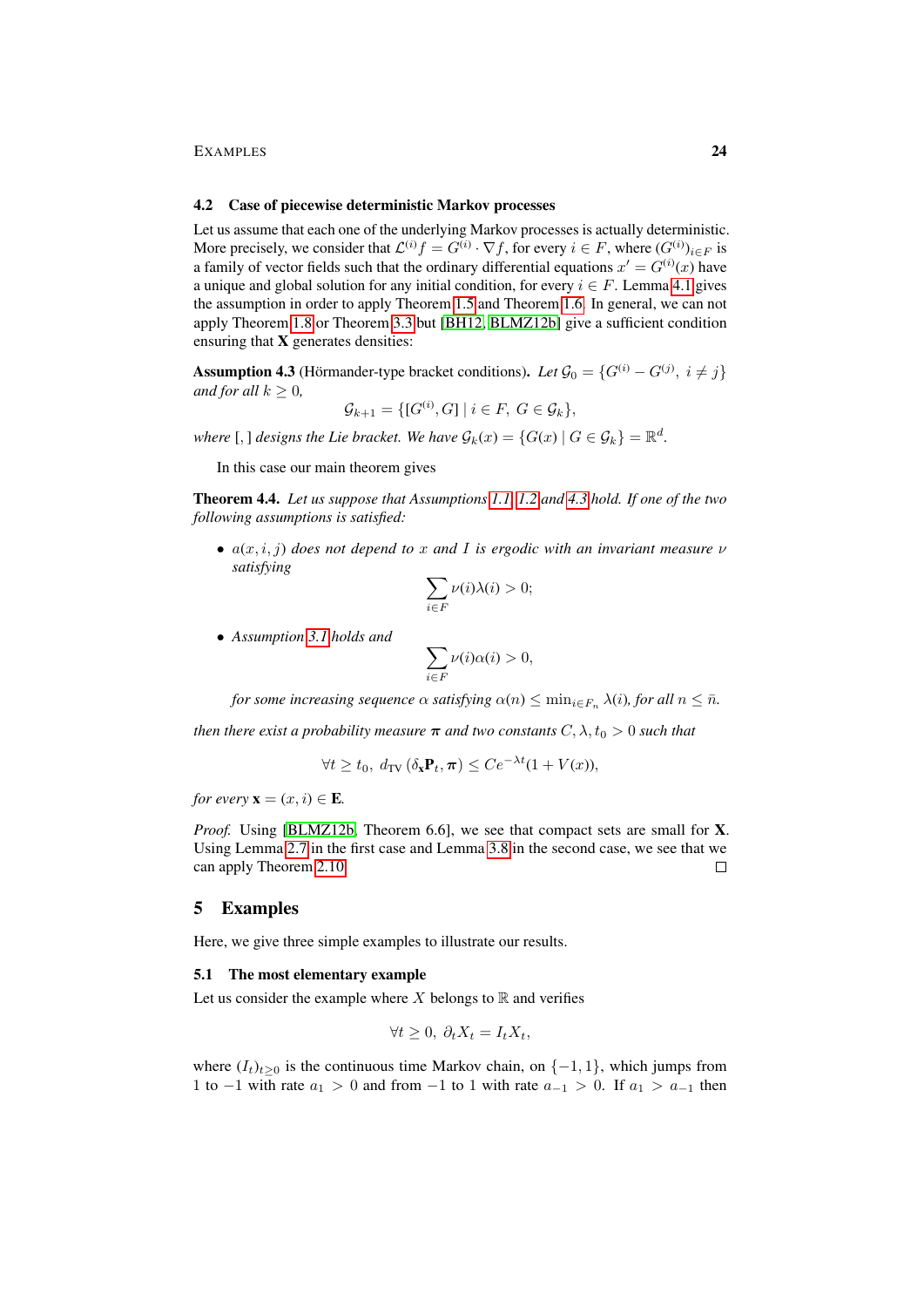Theorems [1.5](#page-4-1) and [1.6](#page-4-2) give the exponential ergodicity of X in the Wasserstein distance. Here, the invariant law is

$$
\delta_0 \otimes \frac{1}{a_{-1} + a_1} (a_{-1} \delta_{-1} + a_1 \delta_1),
$$

and there is clearly no convergence in total variation. Thus, classical Harris' Theorem does not work here. Furthermore, the classical law of large number gives

$$
\lim_{t \to +\infty} X_t = \begin{cases} 0 \text{ a.s. , if } a_1 > a_{-1}, \\ +\infty \text{ a.s. , if } a_1 < a_{-1}. \end{cases}
$$

In particular, there is no convergence when  $a_1 < a_{-1}$ .

Remark 5.1. *In our main theorems, we use a Wasserstein distance associated to a distance comparable to* d q *rather than* d*. We choose this distance because, in general, moments of* X *can explode even though* X *converges in law. For instance, in the above example, one has*  $\lim_{t\to\infty} \mathbb{E}X_t = \infty$  *as soon as*  $a_1 < 1$ *. See also [\[BGM10\]](#page-26-2) for comments on the optimal choice of the parameter* q*.*

## 5.2 Wasserstein contraction of some switching dynamical systems

<span id="page-24-0"></span>Let us consider a slight generalisation of the previous example; that is X belongs to  $\mathbb R$ and verifies

$$
\forall t \ge 0, \ \partial_t X_t = -a(I_t)X_t,\tag{5.1}
$$

where  $(I_t)_{t>0}$  is a recurrent continuous time Markov chain on a finite state space F and a a function from F to R. Theorem [1.5](#page-4-1) gives the exponential-Wasserstein ergodicity under the condition that

$$
\sum_{i \in F} a(i)\nu(i) > 0,
$$

where  $\nu$  is a invariant measure of *I*. This simple example satisfies a bound like in Assumption [1.3.](#page-3-1) Indeed we have

Lemma 5.2. *Under assumption* [\(5.1\)](#page-24-0)*, there is a distance* δ *on* E *such that the Wasserstein curvature of the semigroup of* **X** *is positive, i.e. there exists*  $\lambda > 0$  *such that* 

$$
\forall t \geq 0, \ \mathcal{W}_{\delta} \left( \delta_{\mathbf{x}} \mathbf{P}_t, \delta_{\mathbf{y}} \mathbf{P}_t \right) \leq e^{-\lambda t} \delta(\mathbf{x}, \mathbf{y}),
$$

*for all*  $x, y \in E$ *.* 

*Proof.* Firstly, let us give a complement on the conclusion of Lemma [2.6.](#page-7-0) The Markov chain  $I$  satisfies its assumptions and using the results of [\[BGM10\]](#page-26-2), there exist a function  $\psi$  on F,  $\rho > 0$  and  $p \in (0, 1)$  verifying

$$
\forall t \geq 0, \ \mathbb{E}\left[\psi(I_t)e^{-\int_0^t pa(I_s)ds}\right] = e^{-\rho t}\mathbb{E}\left[\psi(I_0)\right].
$$

Now let  $\delta$  be the distance, on E, defined by

$$
\forall \mathbf{x}, \mathbf{y} \in \mathbf{E}, \ \delta(\mathbf{x}, \mathbf{y}) = \mathbf{1}_{\{i=j\}} \psi(i) |x - y|^p + \mathbf{1}_{\{i \neq j\}} \frac{\psi}{\psi}(\psi(i) |x|^p + \psi(j) |y|^p + 1),
$$

where

$$
\overline{\psi} = \max_{k \in F} \psi(k)
$$
 and  $\underline{\psi} = \min_{k \in F} \psi(k)$ .

Now, using the fact that

$$
\forall t \ge 0, X_t = X_0 e^{-\int_0^t a(I_s)ds},
$$

the proof is straightforward.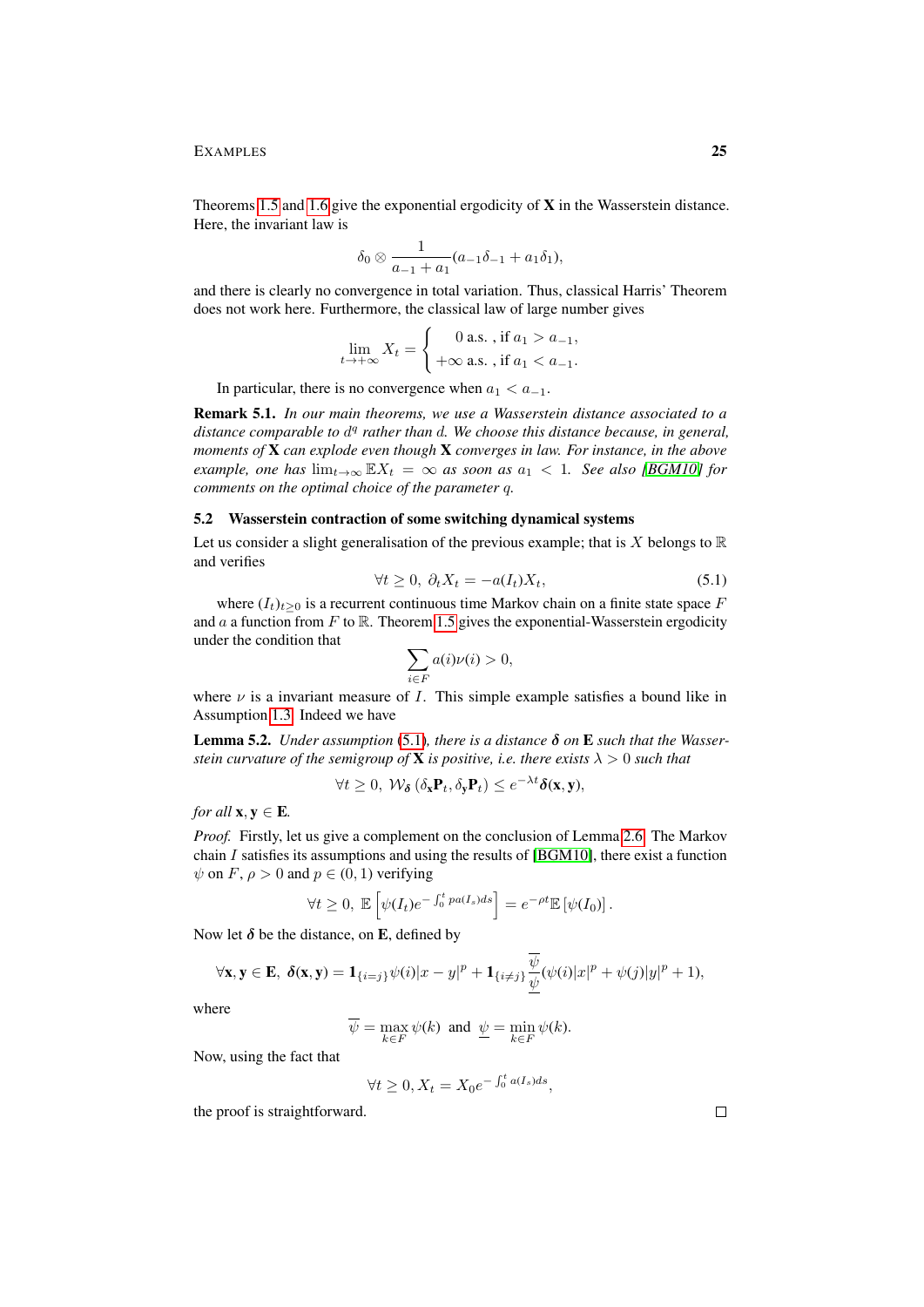#### 5.3 Surprising blow-up under exponential ergodicity assumptions

Here we gives some comments on [\[BLMZ12a,](#page-26-6) Example 1.4], which also illustrate the sharpness of our criteria. Let us consider  $E = \mathbb{R}^2$ ,  $F = \{0, 1\}$ ,  $\mathcal{L}^{(i)}f = A_i \cdot \nabla f$  where

$$
A_0 = \begin{pmatrix} -1 & 3 \\ -1/3 & -1 \end{pmatrix} \text{ and } A_1 = \begin{pmatrix} -1 & -1/3 \\ 3 & -1 \end{pmatrix},
$$

 $a(x, 0, 0) = a(x, 1, 1) = 0$ , and  $a(x, 1, 0) = a(x, 0, 1) = a > 0$ , for all  $x \in \mathbb{R}^2$ . In short, **X** is generated, for all  $x \in \mathbb{R}^2$  and  $i \in \{0, 1\}$ , by

$$
\mathbf{L}f(x,i) = A_i \cdot \nabla f(x,i) + a \left( f(x, 1-i) - f(x,i) \right). \tag{5.2}
$$

Since  $\alpha$  does not depend on its first component,  $I$  is a Markov process and it converges exponentially to

$$
\nu = \frac{1}{2}\delta_0 + \frac{1}{2}\delta_1.
$$

For each  $i \in \{0, 1\}$ , we have  $\partial_t Z_t^{(i)} = A_i Z_t^{(i)}$  and thus we easily prove that

$$
\left\| Z_t^{(i)} \right\|_i \le e^{-t} \left\| Z_0^{(i)} \right\|_i
$$
 and  $\left\| Z_t^{(i)} \right\|_{1-i} \le 3e^{-t} \left\| Z_0^{(i)} \right\|_{1-i},$  (5.3)

for every  $t \geq 0$ , where the norms  $\|\cdot\|_0$  and  $\|\cdot\|_1$  are defined by

$$
\forall u = (u_1, u_2) \in \mathbb{R}^2, ||u||_0 = \sqrt{(u_1/3)^2 + u_2^2} \text{ and } ||u||_1 = \sqrt{u_1^2 + (u_2/3)^2}.
$$

Thus each flow  $i \in \{0, 1\}$  contracts, with the norm  $\|\cdot\|_i$ , and converges geometrically, with the norm  $\|\cdot\|_{1-i}$ , to the same limit. Nevertheless, if a is large enough then [\[BLMZ12a,](#page-26-6) Example 1.4] shows that

$$
\lim_{t \to +\infty} ||X_t|| = +\infty.
$$

In particular, the conclusion of Theorem [1.5](#page-4-1) is not satisfied. This illustrates the fact that assuming that each underlying dynamics converges geometrically is not sufficient in general to guarantee the convergence of  $X$ . Moreover, this shows that it is essential in Theorem [1.5](#page-4-1) to measure the constants  $\rho(i)$  with respect to the *same* distance for every i. Note that the Wasserstein curvature of  $Z^{(i)}$ , with respect to  $\|\cdot\|_{1-i}$ , is negative and given by  $-74/6$ .

#### 5.4 Non-convergence when I is recurrent but not positive recurrent

A last example is the following: the process  $X$  verifies

$$
\forall t \ge 0, \ dX_t = -(X_t - a_{I_t})dt,
$$

where  $(a_n)_{n>0}$  is a bounded real sequence and I is an irreducible and recurrent continuous time Markov chain which is not positive recurrent. It is easy to see that the sequence of laws of  $(X_t)_{t>0}$  is tight and we can hope that there exists a probability measure  $\pi$ verifying

$$
\lim_{t \to +\infty} \mathbb{E}\left[f(X_t)\right] = \int f d\pi,
$$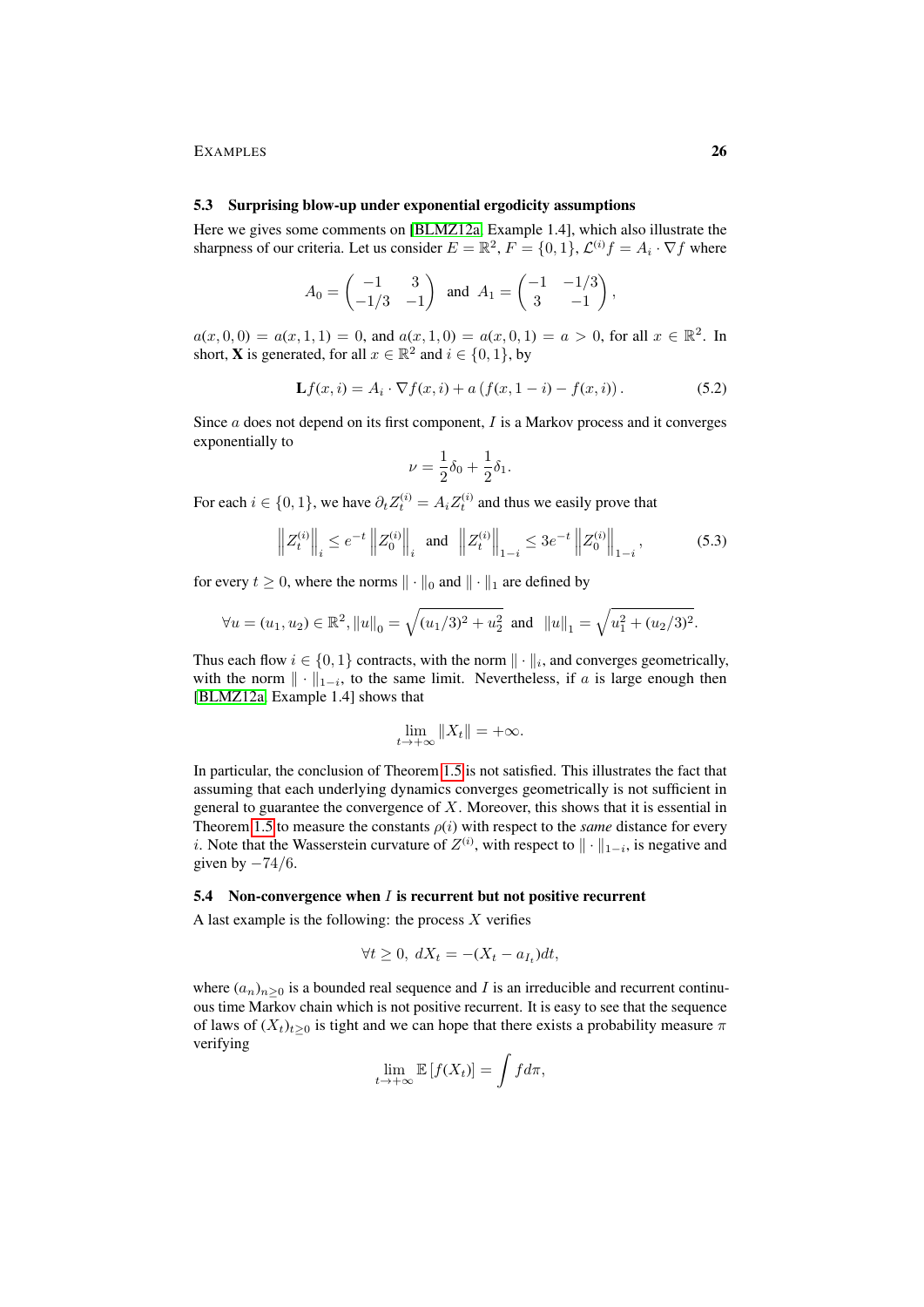for every continuous and bounded function  $f$  and any starting distribution. But in general, this is false. To illustrate it, let us consider the case when  $I$  is the classical continuous-time random walk on  $N$  reflected at 0. Namely,  $I$  is generated by

$$
Jf(i) = \frac{1}{2}f(i+1) + \frac{1}{2}f(i-1) - f(i).
$$

if  $i \neq 0$  and

$$
Jf(0) = f(1) - f(0).
$$

The sequence  $a$  on the other hand is defined recursively by:

$$
a_{n+1} = \begin{cases} a_n \text{ if } n \notin \{2^k \mid k \in \mathbb{N}\}, \\ -a_n \text{ if } n \in \{2^k \mid k \in \mathbb{N}\}. \end{cases}
$$

In this case, the central limit theorem gives that  $I_t \approx$ √  $t$  and so, for very large times, I and a do not switch on the same time scale. As a matter of fact, the process  $a_{I_t}$ stays constant during longer and longer stretches of time. It is then possible to find two sequences of *deterministic* times  $(t_n)_{n>0}$  and  $(s_n)_{n>0}$ , both converging to infinity, and such that

$$
\lim_{n \to +\infty} \mathbb{E}\left[f(X_{t_n})\right] = f(0) \text{ and } \lim_{n \to +\infty} \mathbb{E}\left[f(X_{s_n})\right] = f(1).
$$

Thus this process exhibits ageing and is not exponentially stable, even though there exists  $C > 0$ , such that for any two starting points  $\mathbf{x} = (x, i)$  and  $\mathbf{y} = (y, j)$ , we have

$$
\forall t \geq 0, \ \mathcal{W}_{\mathbf{d}_0}(\delta_{\mathbf{x}} \mathbf{P}_t, \delta_{\mathbf{y}} \mathbf{P}_t) \leq \frac{C}{\sqrt{t}} |i - j|,
$$

where  $\mathbf{d}_0(\mathbf{x}, \mathbf{y}) = \mathbf{1}_{i=1} ||x - y|| \wedge 1 + \mathbf{1}_{i \neq j}$ .

## References

- <span id="page-26-4"></span>[BBMZ12] M. BENAÏM, S. L. BORGNE, F. MALRIEU, and P.-A. ZITT. Quantitative ergodicity for some switched dynamical systems. *Electron. Commun. Probab.* 17, (2012), no. 56, 1–14.
- <span id="page-26-2"></span>[BGM10] J.-B. BARDET, H. GUÉRIN, and F. MALRIEU. Long time behavior of diffusions with Markov switching. *ALEA Lat. Am. J. Probab. Math. Stat.* 7, (2010), 151–170.
- <span id="page-26-1"></span>[BH12] Y. BAKHTIN and T. HURTH. Invariant densities for dynamical systems with random switching. *Nonlinearity* 25, no. 10, (2012), 2937.
- <span id="page-26-0"></span>[BKKP05] O. BOXMA, H. KASPI, O. KELLA, and D. PERRY. On/off storage systems with state-dependent input, output, and switching rates. *Probab. Engrg. Inform. Sci.* 19, no. 1, (2005), 1–14.
- <span id="page-26-6"></span>[BLMZ12a] M. BENAÏM, S. LE BORGNE, F. MALRIEU, and P.-A. ZITT. On the stability of planar randomly switched systems. *ArXiv e-prints* (2012). [arXiv:1204.1921.](http://arxiv.org/abs/1204.1921)
- <span id="page-26-3"></span>[BLMZ12b] M. BENAÏM, S. LE BORGNE, F. MALRIEU, and P.-A. ZITT. Qualitative properties of certain piecewise deterministic Markov processes. *ArXiv e-prints* (2012). [arXiv:1204.4143.](http://arxiv.org/abs/1204.4143)
- <span id="page-26-5"></span>[CD08] O. L. V. COSTA and F. DUFOUR. Stability and ergodicity of piecewise deterministic Markov processes. *SIAM J. Control Optim.* 47, no. 2, (2008), 1053–1077.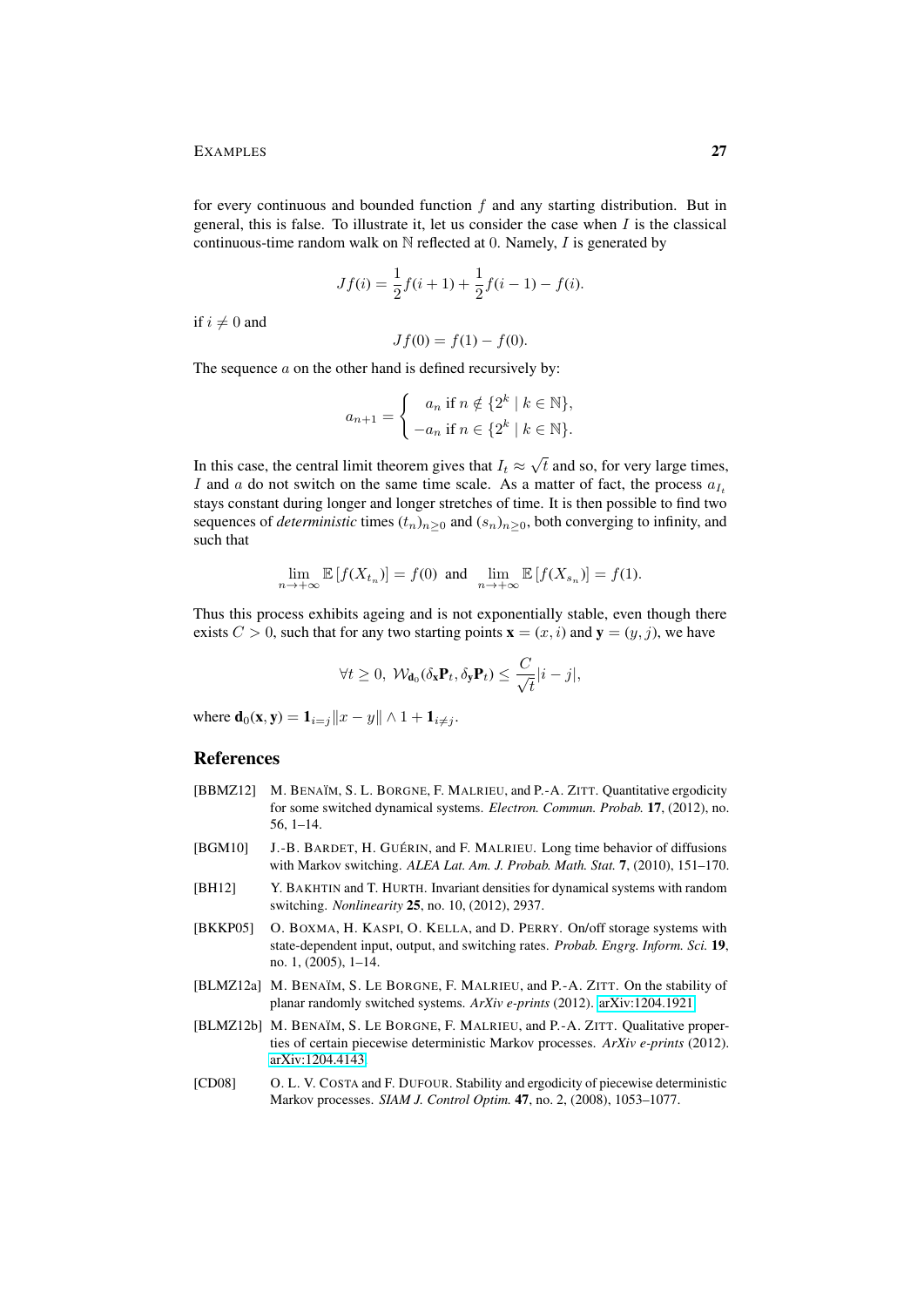- <span id="page-27-1"></span>[CDMR12] A. CRUDU, A. DEBUSSCHE, A. MULLER, and O. RADULESCU. Convergence of stochastic gene networks to hybrid piecewise deterministic processes. *Annals of Applied Probability* 22, no. 5, (2012), 1822–1859.
- <span id="page-27-18"></span>[CJ10] D. CHAFAI and A. JOULIN. Intertwining and commutation relations for birth-death processes. *ArXiv e-prints* (2010). [arXiv:1011.2331.](http://arxiv.org/abs/1011.2331)
- <span id="page-27-11"></span>[Clo12] B. CLOEZ. Wasserstein decay of one dimensional jump-diffusions. *ArXiv e-prints* (2012). [arXiv:1202.1259.](http://arxiv.org/abs/1202.1259)
- <span id="page-27-0"></span>[CMMS12] P. COLLET, S. MARTINEZ, S. MELEARD, and J. SAN MARTIN. Stochastic models for a chemostat and long time behavior. *ArXiv e-prints* (2012). [arXiv:1206.3691.](http://arxiv.org/abs/1206.3691)
- <span id="page-27-4"></span>[DF99] P. DIACONIS and D. FREEDMAN. Iterated random functions. *SIAM Rev.* 41, no. 1, (1999), 45–76.
- <span id="page-27-5"></span>[dSY05] B. DE SAPORTA and J.-F. YAO. Tail of a linear diffusion with Markov switching. *Ann. Appl. Probab.* 15, no. 1B, (2005), 992–1018.
- <span id="page-27-19"></span>[Ebe11] A. EBERLE. Reflection coupling and Wasserstein contractivity without convexity. *C. R. Math. Acad. Sci. Paris* 349, no. 19-20, (2011), 1101–1104.
- <span id="page-27-2"></span>[FGM12] J. FONTBONA, H. GUÉRIN, and F. MALRIEU. Quantitative estimates for the longtime behavior of an ergodic variant of the telegraph process. *Adv. Appl. Probab.* 44, no. 4, (2012), 977–994.
- <span id="page-27-7"></span>[GG96] C. M. GOLDIE and R. GRÜBEL. Perpetuities with thin tails. *Adv. in Appl. Probab.* 28, no. 2, (1996), 463–480.
- <span id="page-27-6"></span>[GIY04] X. GUYON, S. IOVLEFF, and J.-F. YAO. Linear diffusion with stationary switching regime. *ESAIM Probab. Stat.* 8, (2004), 25–35.
- <span id="page-27-3"></span>[GT11] A. GENADOT and M. THIEULLEN. Averaging for a Fully-Coupled Piecewise Deterministic Markov Process in Infinite Dimension. *ArXiv e-prints* (2011). [arXiv:1109.6581.](http://arxiv.org/abs/1109.6581)
- <span id="page-27-20"></span>[Hai11] M. HAIRER. On Malliavin's proof of Hörmander's theorem. *Bull. Sci. Math.* 135, no. 6-7, (2011), 650–666.
- <span id="page-27-15"></span>[HM08] M. HAIRER and J. C. MATTINGLY. Spectral gaps in Wasserstein distances and the 2D stochastic Navier-Stokes equations. *Ann. Probab.* 36, no. 6, (2008), 2050–2091.
- <span id="page-27-17"></span>[HM10] M. HAIRER and A. J. MAJDA. A simple framework to justify linear response theory. *Nonlinearity* 23, no. 4, (2010), 909–922.
- <span id="page-27-13"></span>[HM11] M. HAIRER and J. C. MATTINGLY. Yet another look at Harris' ergodic theorem for Markov chains. In *Seminar on Stochastic Analysis, Random Fields and Applications VI*, vol. 63 of *Progr. Probab.*, 109–117. Birkhäuser/Springer Basel AG, Basel, 2011.
- <span id="page-27-16"></span>[HMS11] M. HAIRER, J. C. MATTINGLY, and M. SCHEUTZOW. Asymptotic coupling and a general form of Harris' theorem with applications to stochastic delay equations. *Probab. Theory Related Fields* 149, no. 1-2, (2011), 223–259.
- <span id="page-27-12"></span>[HSV] M. HAIRER, A. STUART, and S. VOLLMER. Spectral gap for a metropolis-hasting algorithm in infinite dimensions. Arxiv e-print.
- <span id="page-27-8"></span>[Jou07] A. JOULIN. Poisson-type deviation inequalities for curved continuous-time Markov chains. *Bernoulli* 13, no. 3, (2007), 782–798.
- <span id="page-27-9"></span>[Jou09] A. JOULIN. A new Poisson-type deviation inequality for Markov jump processes with positive Wasserstein curvature. *Bernoulli* 15, no. 2, (2009), 532–549.
- <span id="page-27-14"></span>[MT93] S. P. MEYN and R. L. TWEEDIE. Stability of Markovian processes. III. Foster-Lyapunov criteria for continuous-time processes. *Adv. in Appl. Probab.* 25, no. 3, (1993), 518–548.
- <span id="page-27-10"></span>[Oll09] Y. OLLIVIER. Ricci curvature of Markov chains on metric spaces. *J. Funct. Anal.* 256, no. 3, (2009), 810–864.